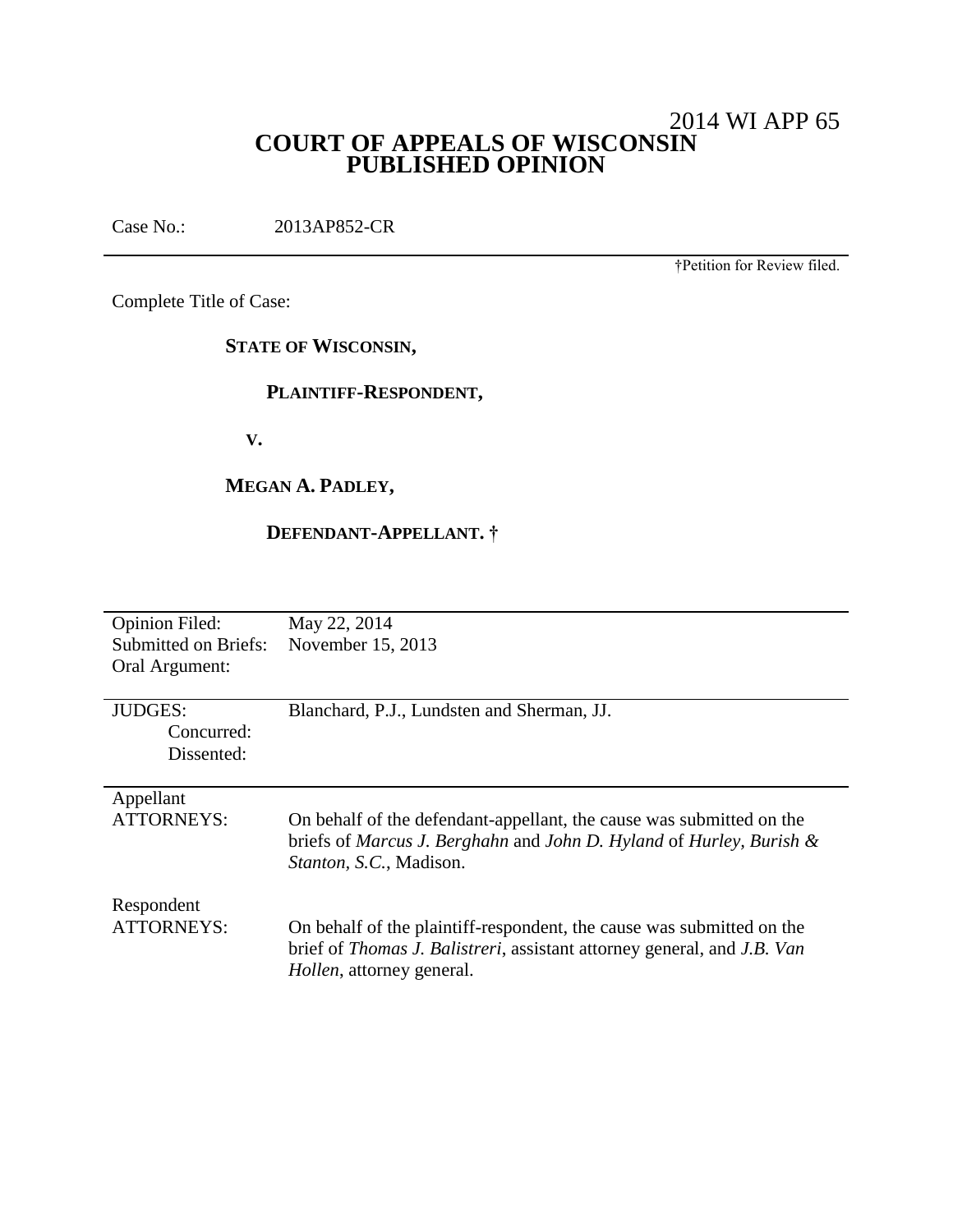# **2014 WI App 65**

# **COURT OF APPEALS DECISION DATED AND FILED**

#### **May 22, 2014**

**Diane M. Fremgen Clerk of Court of Appeals**

# **Appeal No. 2013AP852-CR Cir. Ct. No. 2011CF148**

#### **NOTICE**

**This opinion is subject to further editing. If published, the official version will appear in the bound volume of the Official Reports.** 

**A party may file with the Supreme Court a petition to review an adverse decision by the Court of Appeals.** *See* **WIS. STAT. § 808.10 and RULE 809.62.** 

#### **STATE OF WISCONSIN IN COURT OF APPEALS**

**STATE OF WISCONSIN,**

 **PLAINTIFF-RESPONDENT,**

 **V.**

**MEGAN A. PADLEY,**

 **DEFENDANT-APPELLANT.**

APPEAL from a judgment of the circuit court for Sauk County: PATRICK J. TAGGART, Judge. *Affirmed.*

Before Blanchard, P.J., Lundsten and Sherman, JJ.

¶1 BLANCHARD, P.J. Megan Padley was the driver of a vehicle involved in a fatal crash. There is no dispute that a sheriff's deputy who investigated the crash, and who subsequently directed a draw of Padley's blood, lacked probable cause to believe that Padley had alcohol or a controlled substance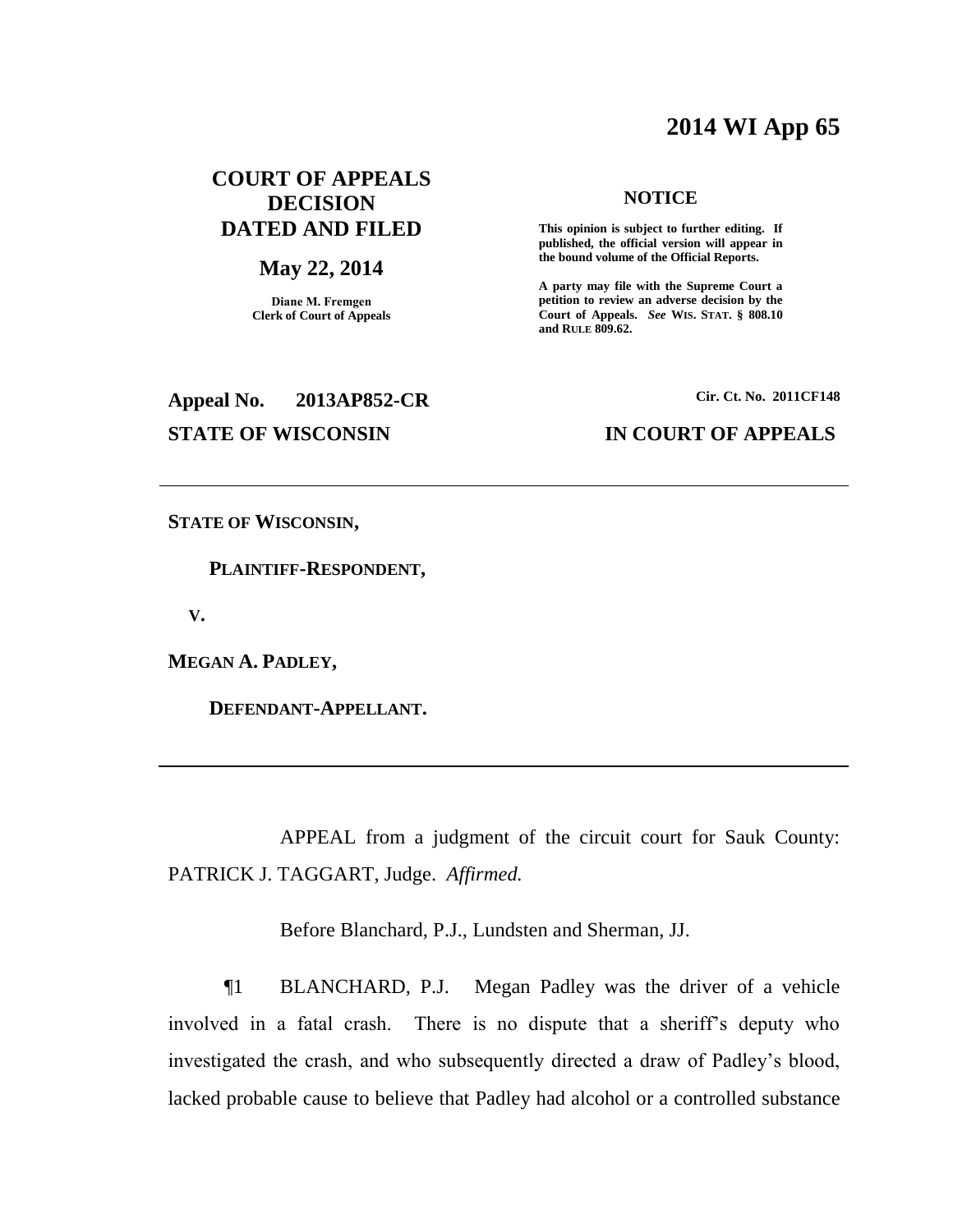No. 2013AP852-CR

in her system. Nonetheless, relying on an amendment to the implied consent law effective as of 2010, WIS. STAT. § 343.305(3)(ar)2.  $(2011-12)$ , the deputy used an "Informing the Accused" form to require Padley to choose between consenting to a draw of her blood for purposes of a chemical test or being sanctioned with automatic penalties that include driver's license revocation. When put to that choice, Padley consented to a blood draw. A test of the resulting blood sample revealed the presence of a controlled substance, which the State relied on in this prosecution.

¶2 Padley moved to suppress the results of the blood test, arguing under a variety of rationales that the blood draw was an unlawful search, including that WIS. STAT. § 343.305(3)(ar)2. is unconstitutional, that her consent to the search was not voluntary, and that the deputy lacked "reason to believe" that she had committed a traffic violation, as required under  $\S$  343.305(3)(ar)2. The circuit court denied her motion to suppress. Padley now appeals that decision.

¶3 We conclude that Padley fails to demonstrate that WIS. STAT. § 343.305(3)(ar)2. is facially unconstitutional. We also conclude that there is no merit in her argument that her consent to the blood draw was not voluntary. Finally, we conclude that the circuit court did not err as a matter of law in determining that the deputy had the requisite "reason to believe" that Padley had committed a traffic violation and, thus, the deputy could rely on § 343.305(3)(ar)2. to put to her the choice of consent to a blood draw or automatic penalties. Accordingly, we affirm the decision of the circuit court.

 $\overline{a}$ 

<sup>&</sup>lt;sup>1</sup> All references to the Wisconsin Statutes are to the 2011-12 version unless otherwise noted.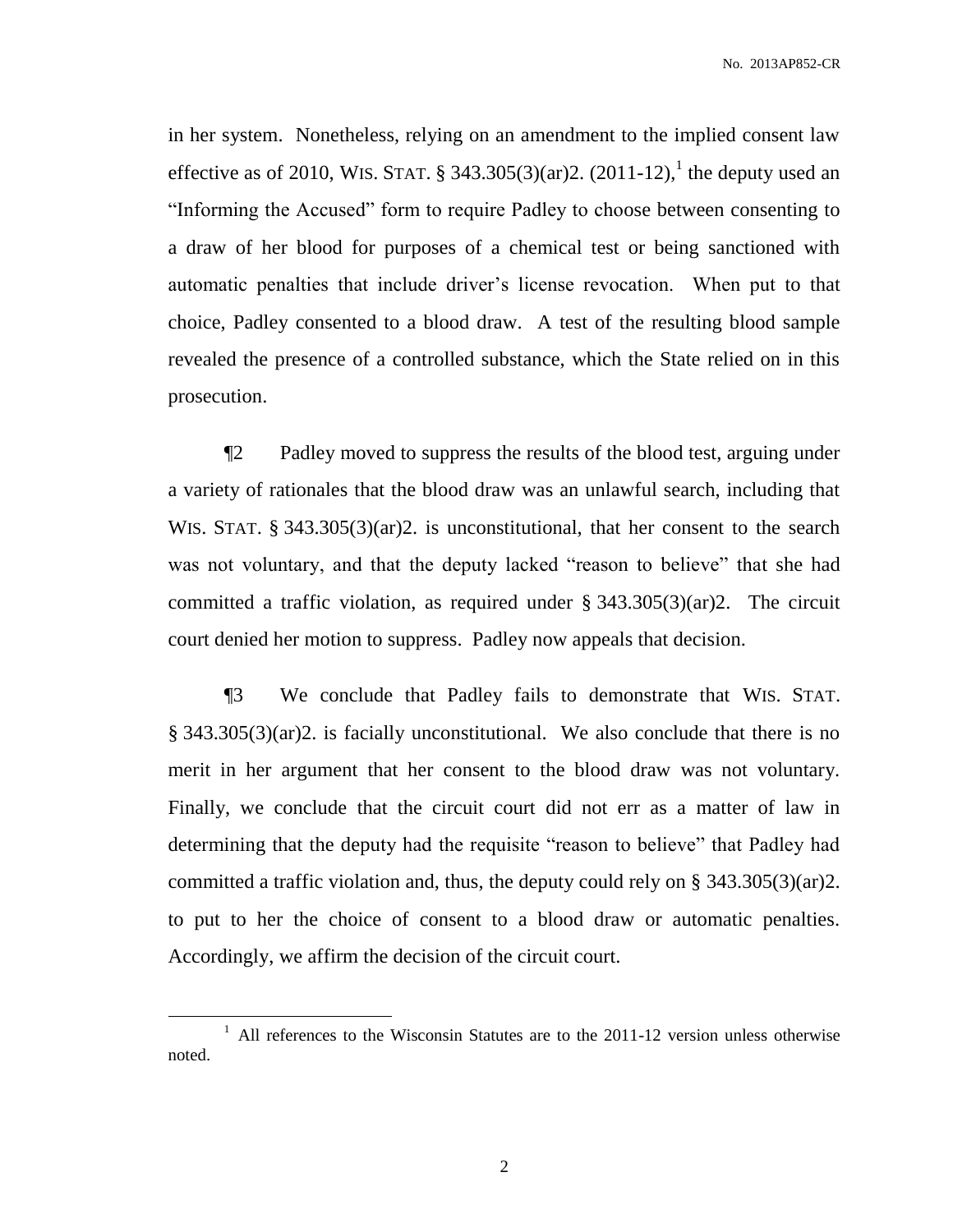#### **BACKGROUND**

¶4 The facts are taken from an evidentiary hearing at which a sheriff's deputy was the only witness. The deputy responded to a highway crash involving a car and a motorcycle. Padley had been the driver of the car, and two people had been riding on the motorcycle. Before the crash, the motorcycle was behind the car on the highway, traveling in the same direction.

¶5 When the deputy arrived at the scene, emergency medical personnel were present and the deputy learned from them that the passenger on the motorcycle had been severely injured in the crash.<sup>2</sup> Padley told the deputy that, just before the crash, she missed a turn while driving on the highway and used a driveway to attempt to execute a U-turn. When she was about halfway through the attempted U-turn, the motorcycle struck the driver's side of her vehicle.

¶6 Regarding the crash scene after the collision, the deputy first testified that he observed Padley's vehicle in the "middle" of the two-lane highway. On cross-examination, however, after being shown a photograph of the scene of the accident, the deputy testified that he was "not disputing" that Padley's vehicle was entirely in the lane of traffic into which she had made the U-turn. The deputy also testified that the motorcycle came to rest partially in each lane. The deputy observed skid marks apparently left by the motorcycle, starting in the lane

 $\overline{a}$ 

 $2$  The motorcycle passenger later died from injuries she sustained in the crash. Padley does not argue that the deputy's testimony regarding the passenger's injuries was insufficient to establish that, at the time the deputy interacted with Padley following the crash, the passenger had suffered "great bodily harm" as a result of the crash, as required under WIS. STAT. § 343.305(3)(ar)2.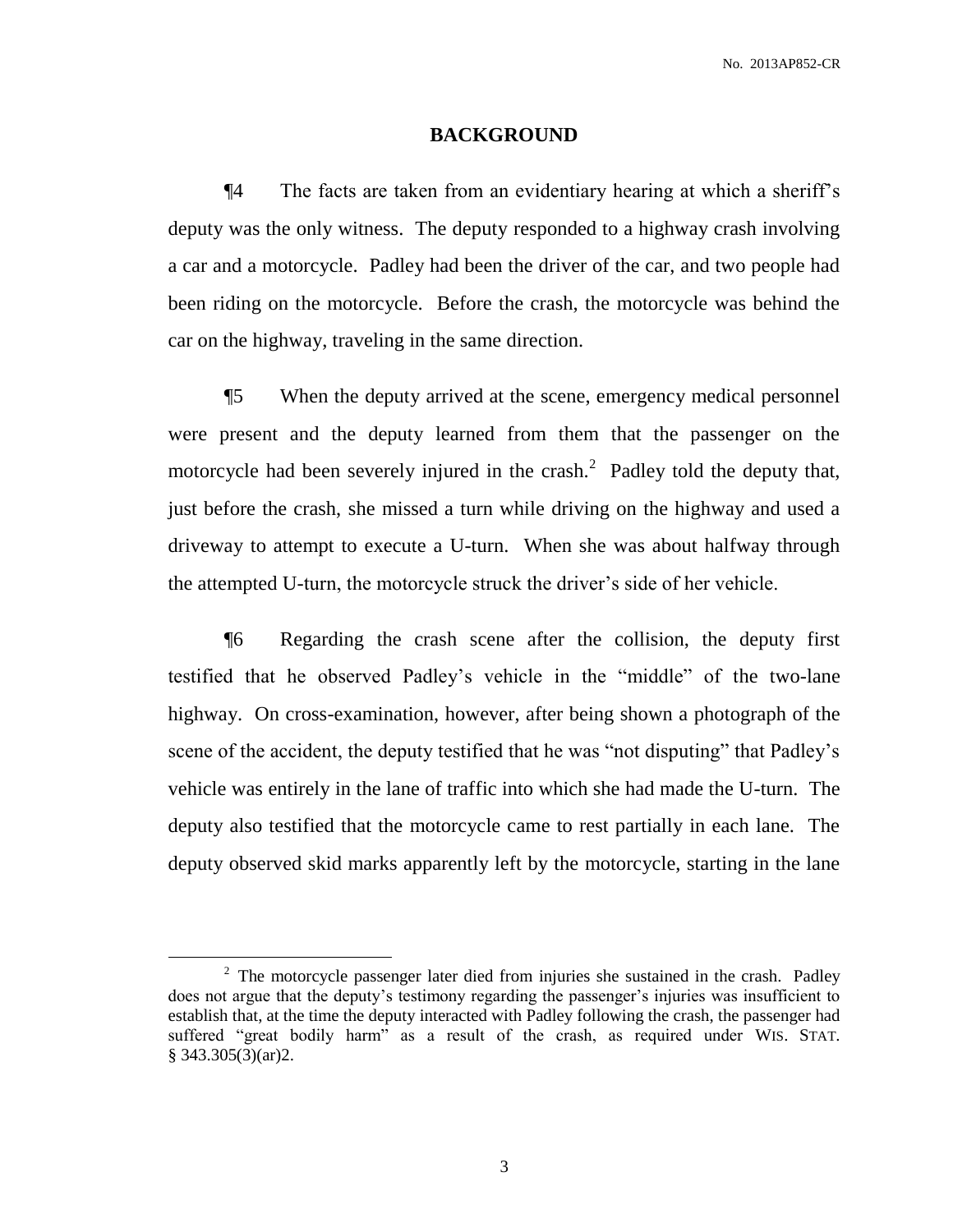in which both the motorcyclist and Padley had originally been driving and traveling into the opposite lane, into which Padley turned.

¶7 The deputy testified that attempting a U-turn at that location on the highway would not necessarily constitute a traffic violation, but that it would be a violation if it interfered with other traffic. The deputy concluded, while on the scene, that Padley's attempted U-turn had interfered with the progress of the motorcycle.

¶8 After interviewing Padley at the crash scene, the deputy asked her to perform field sobriety tests, which she did. The deputy observed no signs of impairment. The deputy then requested that Padley accompany him to the Sheriff's Department for a blood draw pursuant to WIS. STAT. § 343.305(3)(ar)2., which as referenced above became part of the implied consent law effective in 2010.

¶9 This statute provides that a law enforcement officer is authorized to request that a person submit to a blood draw, using an "Informing the Accused" form using language taken from WIS. STAT. § 343.305(4), when that person "is the operator of a vehicle that is involved in an accident that causes the death of or great bodily harm to any person and the law enforcement officer has reason to believe that [the operator of the vehicle] violated any state or local traffic law."<sup>3</sup> Sec. 343.305(3)(ar)2.

 $\overline{a}$ 

(continued)

 $3$  As amended by 2009 Wisconsin Act 163, this section of the statute now reads:

If a person is the operator of a vehicle that is involved in an accident that causes the death of or great bodily harm to any person and the law enforcement officer has reason to believe that the person violated any state or local traffic law, the officer may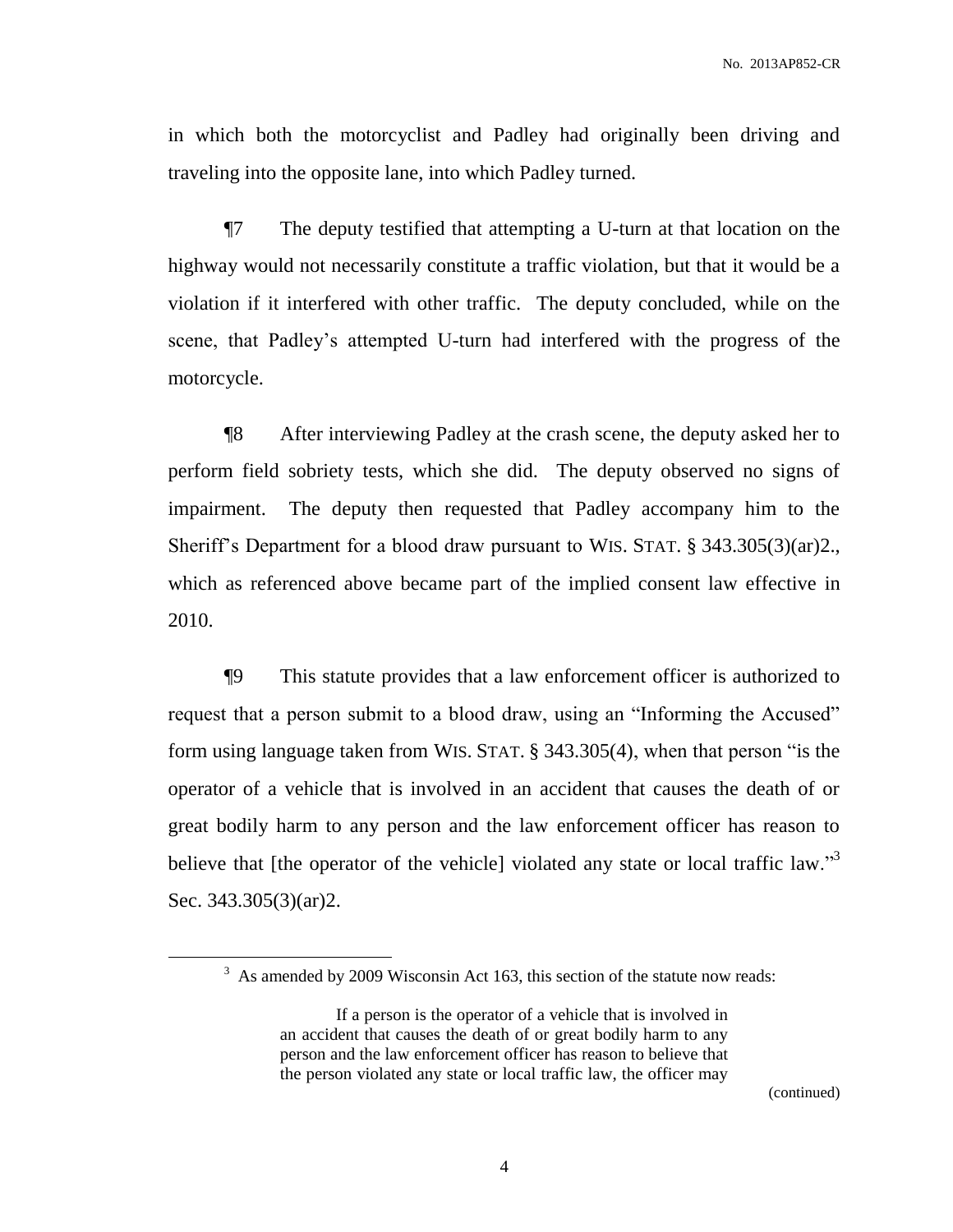¶10 Padley voluntarily accompanied the deputy to the Sheriff's Department, where the deputy read to Padley the "Informing the Accused" form. Using this form, which incorporated language from WIS. STAT. § 343.305(3)(ar)2., the deputy advised Padley in pertinent part as follows:

> [Y]ou are the operator of a vehicle that was involved in an accident that caused the death of, great bodily harm to, or substantial bodily harm to a person, …

> This law enforcement agency now wants to test one or more samples of your breath, blood or urine to determine the concentration of alcohol or drugs in your system. If any test shows more alcohol in your system than the law permits while driving, your operating privilege will be suspended. If you refuse to take any test that this agency requests, your operating privilege will be revoked and you will be subject to other penalties. The test results or the fact that you refused testing can be used against you in court.

> If you take all the requested tests, you may choose to take further tests.

> In addition, your operating privileges will also be suspended if a detectable amount of a restricted controlled substance is in your blood. $4$

> request the operator to provide one or more samples of his or her breath, blood, or urine for the purpose specified under sub. (2). Compliance with a request for one type of sample does not bar a subsequent request for a different type of sample. A person who is unconscious or otherwise not capable of withdrawing consent is presumed not to have withdrawn consent under this subdivision and one or more samples specified in par. (a) or (am) may be administered to the person. If a person refuses to take a test under this subdivision, he or she may be arrested under par. (a).

WIS. STAT. § 343.305(3)(ar)2.

 $\overline{a}$ 

….

<sup>4</sup> The form that the deputy read to Padley tracks language required by WIS. STAT. § 343.305(4). Although Padley does not refer to it, we note an apparent omission in the terms of (continued)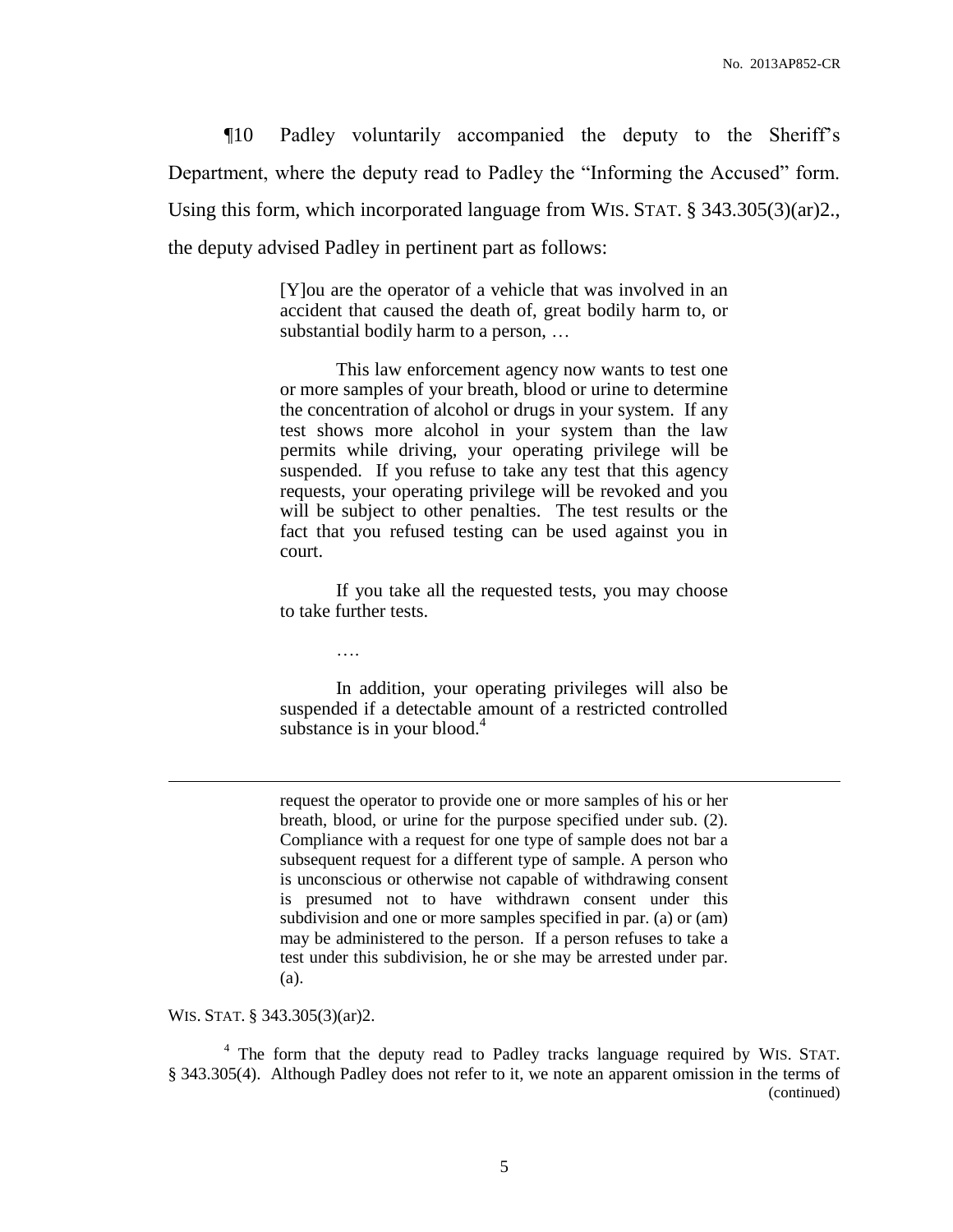At no point was Padley placed under arrest.

 $\overline{a}$ 

¶11 There is no dispute that Padley indicated to the deputy her consent to a blood draw after the deputy read the "Informing the Accused" form to her. However, the parties stipulated in the circuit court that, had the deputy "simply asked her to consent to" a blood draw without reading the "Informing the Accused" form to her, "she would have declined such a draw."

¶12 Padley filed a motion to suppress the results of the blood test on the grounds that it was the product of a search that was unreasonable under the Fourth Amendment, and a separate motion to suppress on the grounds that WIS. STAT. § 343.305(3)(ar)2. is unconstitutional. In these motions, Padley argued that the blood draw constituted an unreasonable search because it was not based on probable cause to believe that the search would produce evidence of a crime and there were no exigent circumstances. As to Padley's consent, she first argued that she "did not give consent for the blood draw," but subsequently argued that her consent was not "informed or voluntary." Padley also argued that the deputy "had no reasonable basis to believe that [Padley] had violated any state or local traffic law," and, thus, the search was not justified under  $\S 343.305(3)(ar)2$ .

<sup>§</sup> 343.305(4), and thus an apparent omission from the deputy's advisement to Padley. The advisement does not inform the driver that the law enforcement officer requesting the search has reason to believe that the driver subject to the search has violated a traffic law, even though, as summarized above in Footnote 3, § 343.305(3)(ar)2. explicitly contemplates *both* that (1) the driver of the vehicle was involved in an accident that caused death of or great bodily harm *and* (2) the officer has reason to believe that the driver violated a state or local traffic law. Reading §§ 343.305(4) and 343.305(3)(ar)2. together, it appears that the intent of the legislature was that police inform a driver that he or she is being asked to submit to a search because both of the two factors are present. However, neither party refers to this apparent omission on appeal. We express no opinion as to whether Padley could have successfully challenged her consent to the blood draw as invalid on this basis.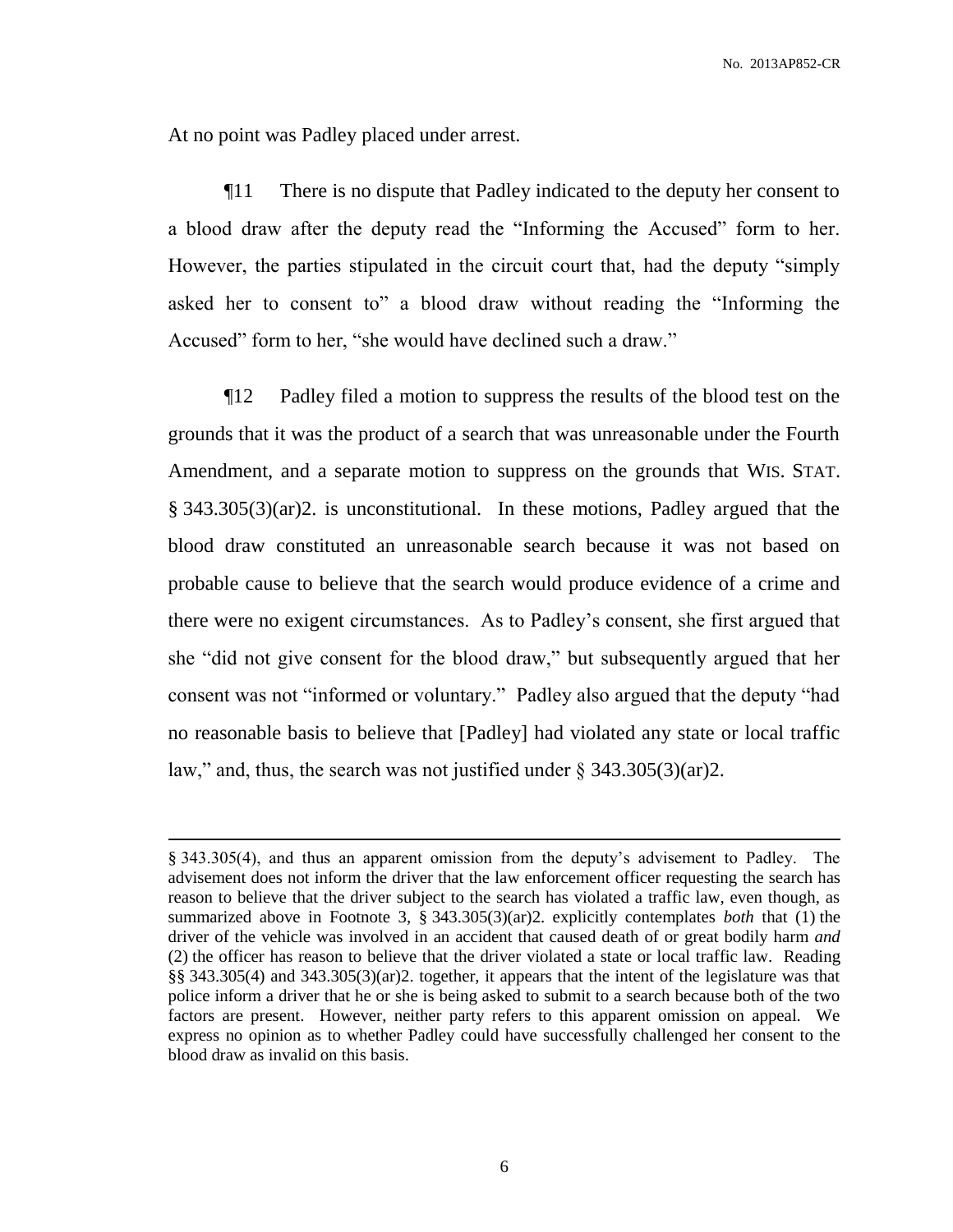¶13 The circuit court denied Padley's motions, concluding that WIS. STAT. § 343.305(3)(ar)2. is constitutional and that Padley had voluntarily consented to the search. Regarding the alleged traffic law violation, the circuit court credited the facts as the deputy had testified to them. From these facts, the circuit court concluded that the deputy had "reason to believe" that Padley had violated WIS. STAT. § 346.33(1m) by attempting a U-turn that "interfer[ed] with other traffic," namely, the progress of the motorcycle.

¶14 After the circuit court denied her motions, Padley pled guilty to charges of homicide by negligent operation of a vehicle and operating with a restricted controlled substance and causing injury. She now appeals the denial of her suppression motions.

#### **STANDARDS OF REVIEW**

¶15 We review a motion to suppress under a two step analysis. *State v. Robinson*, 2009 WI App 97, ¶9, 320 Wis. 2d 689, 770 N.W.2d 721. We will uphold the circuit court's findings of historical fact unless those findings are clearly erroneous, but the application of constitutional principles to the facts found presents a question of law that we review de novo. *Id.* Evidence that is obtained pursuant to an unlawful search will be suppressed, subject to exceptions that the State does not argue are applicable here. *See State v. Dearborn*, 2010 WI 84, ¶¶15-16, 30-49, 327 Wis. 2d 252, 786 N.W.2d 97.

¶16 The constitutionality of a statute presents a question of law that we review de novo. *State v. Cole*, 2003 WI 112, ¶10, 264 Wis. 2d 520, 665 N.W.2d 328. We start with a presumption that a challenged statute is constitutional, and a challenger must prove that it is unconstitutional beyond a reasonable doubt. *Id.*, ¶11. Thus, we are to "'indulge[] every presumption to sustain the law if at all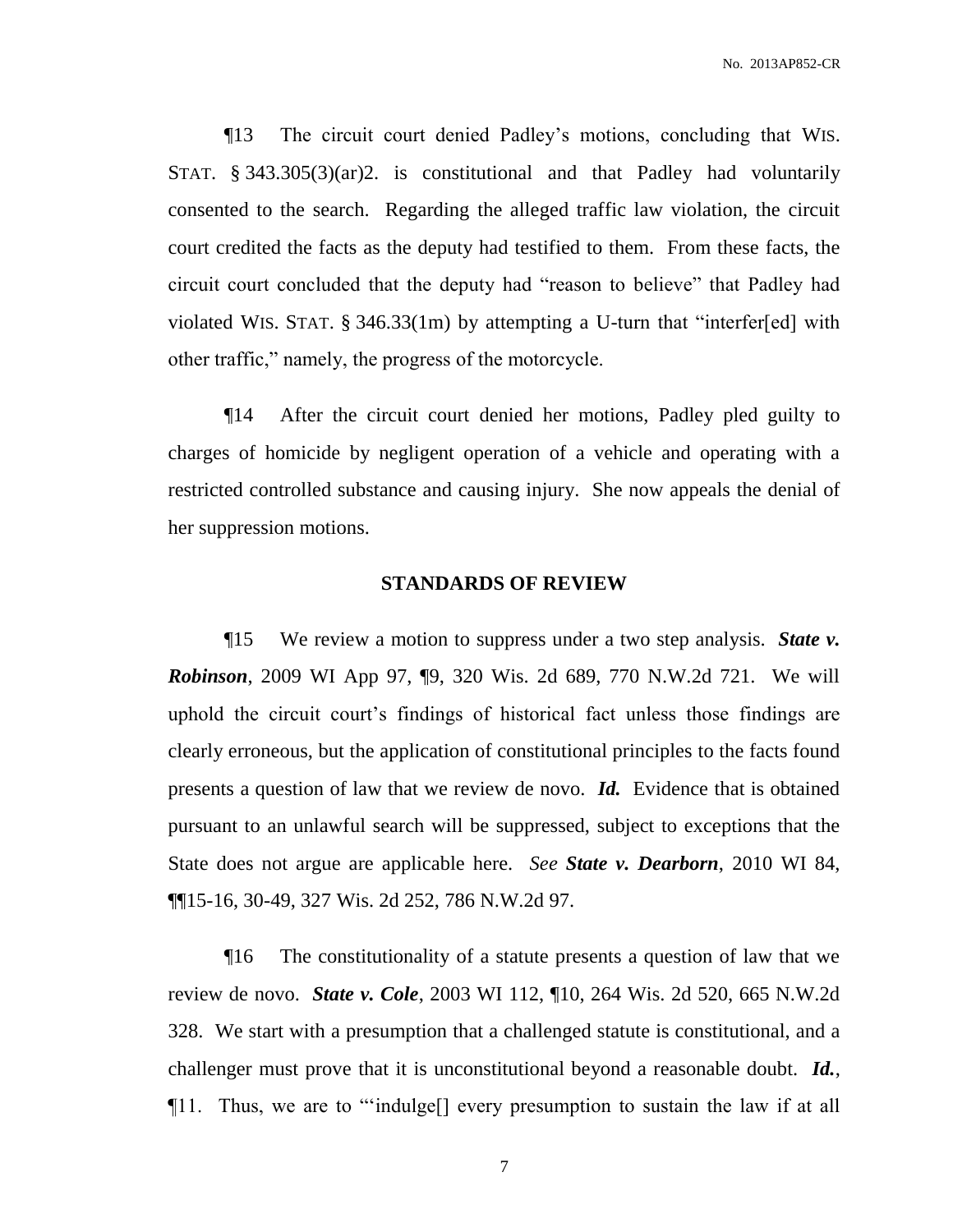possible, and if any doubt exists about a statute's constitutionality, we must resolve that doubt in favor of constitutionality." *Id.* (quoted source omitted). Further, a facial challenge to the constitutionality of a statute cannot prevail unless that statute cannot be enforced "'under any circumstances.'" *State v. Wood*, 2010 WI 17, ¶13, 323 Wis. 2d 321, 780 N.W.2d 63 (quoted source omitted).

¶17 Finally, as to the circuit court's determination that the deputy had the requisite "reason to believe" that Padley committed a traffic violation, we will uphold a circuit court's factual determinations unless they are clearly erroneous, but the interpretation of a statute and the application of facts to a particular statutory standard are questions of law we decide independently from the circuit court. *See County of Jefferson v. Renz*, 231 Wis. 2d 293, 301, 316, 603 N.W.2d 541 (1999).

#### **DISCUSSION**

¶18 Some of Padley's arguments are unclear. As best we understand them, the crux of each relates to whether the consent she gave to the blood draw was valid. If not, the search was not conducted pursuant to the only lawful exception to the warrant requirement that could exist here, valid consent. However, Padley acknowledges, as she must under law we summarize below, that valid consent would have constituted an exception to the warrant requirement under the Fourth Amendment. Padley argues that, for three reasons, her consent was not valid and, thus, the search was not lawful.

¶19 First, Padley argues that her consent was not valid because the statute on which the deputy relied to obtain it, WIS. STAT. § 343.305(3)(ar)2., is unconstitutional.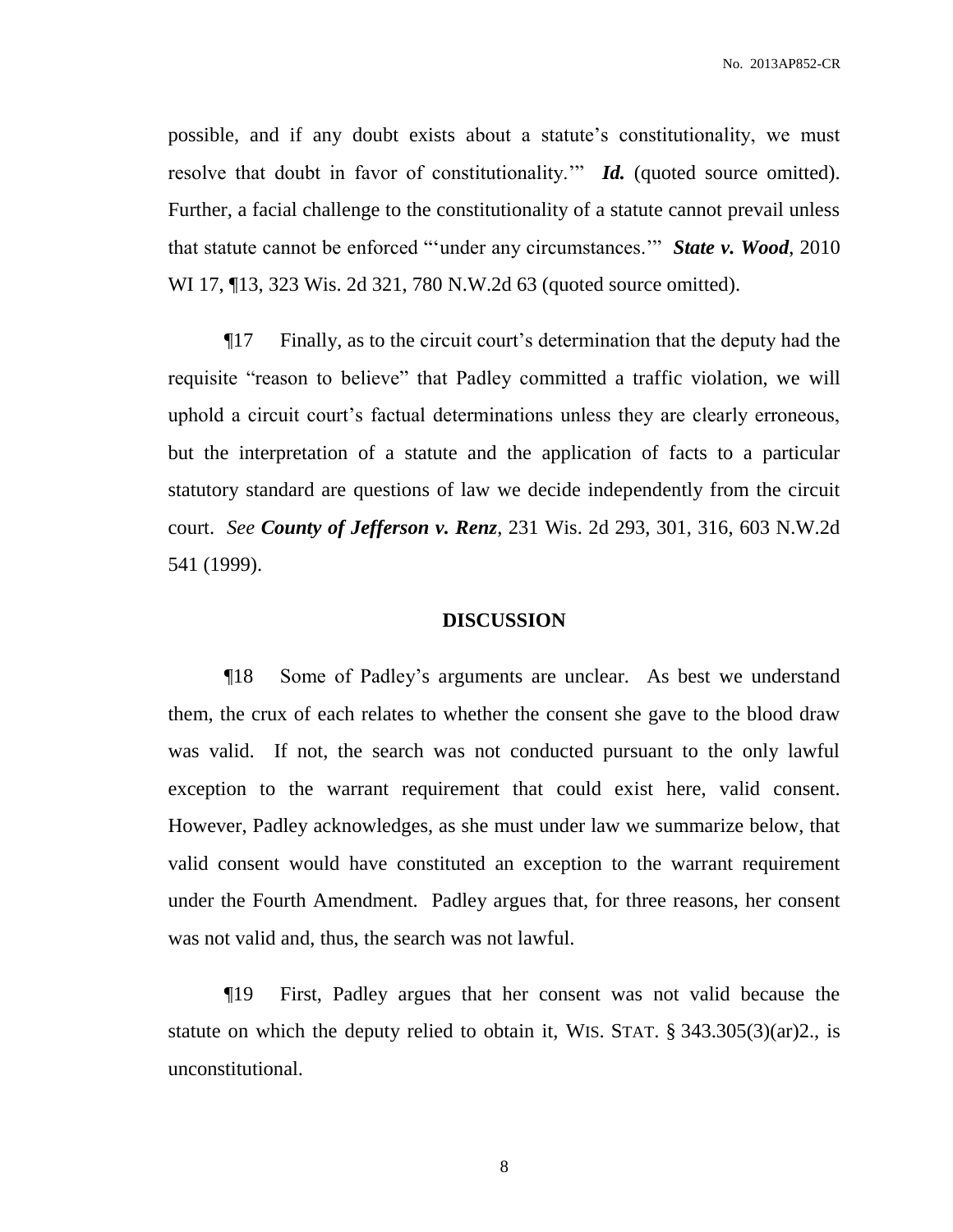¶20 Second, Padley argues that her consent was not voluntary and, thus, was invalid, because the deputy provided her with "false information" or a "false threat" when he relied on WIS. STAT. § 343.305(3)(ar)2. to request her consent.

¶21 Third, Padley argues that her consent was not valid because, at the time the deputy read to her from the "Informing the Accused" form, the deputy lacked the level of incriminating information necessary to trigger the deputy's reliance on WIS. STAT. § 343.305(3)(ar)2. Specifically, Padley contends that the deputy lacked the requisite "reason to believe" that Padley had committed a traffic law violation, as required by § 343.305(3)(ar) $2^5$ .

¶22 For the following reasons, we reject each of Padley's arguments. Before addressing Padley's specific arguments, we explain the relevant law regarding Fourth Amendment constraints on unreasonable searches and Wisconsin's implied consent law scheme.

# *I. The Fourth Amendment and Implied Consent*

 $\overline{a}$ 

### *a. The Fourth Amendment in the Blood Draw Context*

¶23 A blood draw conducted at the direction of the police is a search subject to the Fourth Amendment requirement that all searches must be

<sup>&</sup>lt;sup>5</sup> Padley frames her argument challenging "reason to believe" that she committed a traffic violation as being an "as applied" constitutional challenge to WIS. STAT. § 343.305(3)(ar)2. We do not understand the substance of this particular argument to be that § 343.305(3)(ar)2. was not constitutionally applied to her. Instead, the substance of this argument is that a statutory requirement was not met and, therefore, the statute did not authorize the deputy to force Padley to decide between giving consent to a blood draw and implied consent law sanctions. As she argues at one point, the "facts known to the deputy [did] not support 'reason to believe' that Padley violated a traffic rule."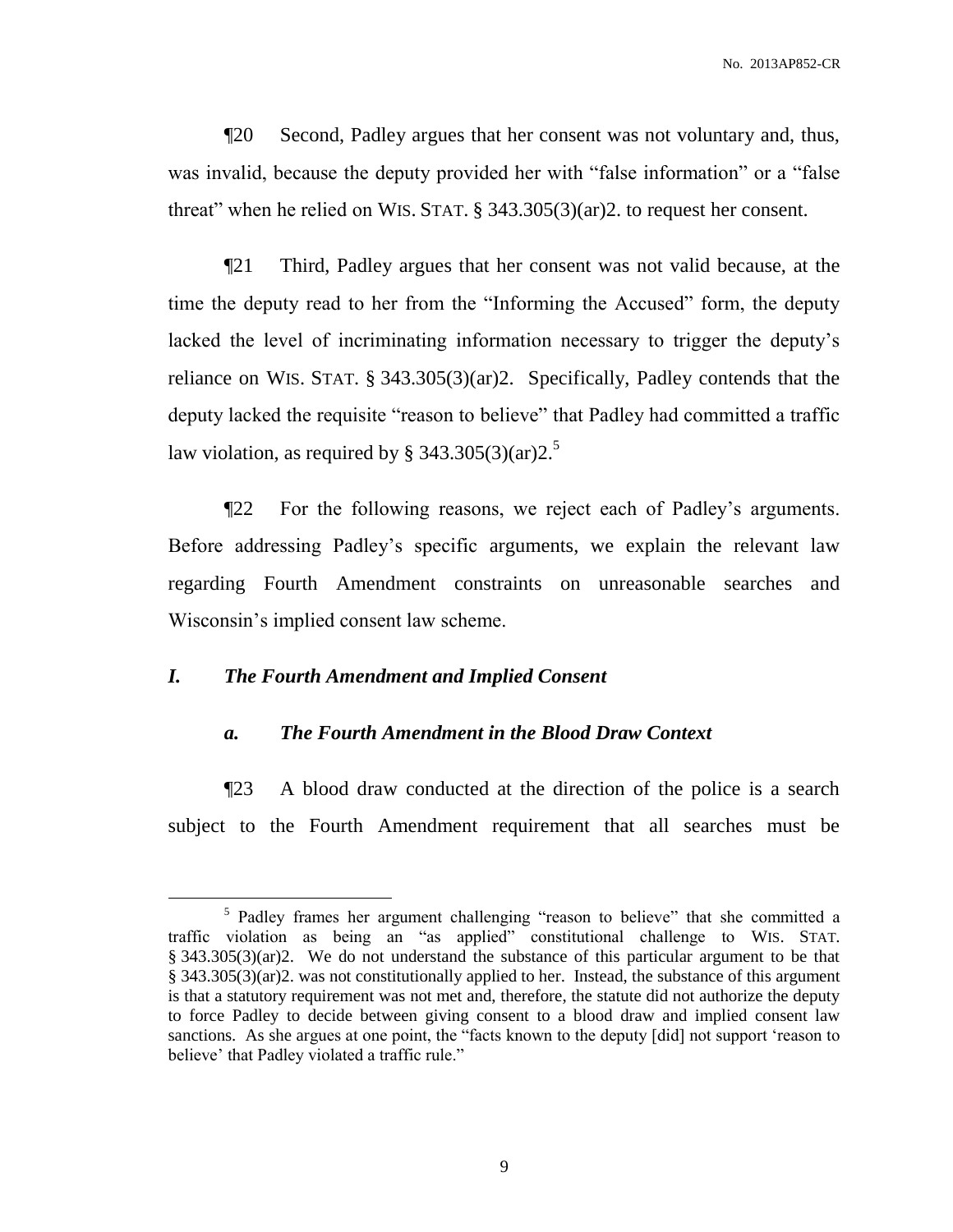reasonable.<sup>6</sup> *Schmerber v. California*, 384 U.S. 757, 767 (1966). Warrantless searches are per se unreasonable and therefore unlawful, subject to a few "'welldelineated'" exceptions. *State v. Williams*, 2002 WI 94, ¶18, 255 Wis. 2d 1, 646 N.W.2d 834 (quoted source omitted). As relevant to the State's extraction of blood, the following are exceptions to the warrant requirement,<sup>7</sup> the first of which is the primary focus of this appeal:

- (1) *Consent*. A search conducted pursuant to free and voluntary consent from the person searched. *Id.*
- (2) *Incident to arrest*. A search incident to a lawful arrest, if there is reasonable suspicion that the search will produce evidence of a crime and exigent circumstances exist. *See Schmerber*, 384 U.S. at 769-71; *State v. Seibel*, 163 Wis. 2d 164, 179, 471 N.W.2d 226 (1991).
- (3) *Probable cause*. Without a lawful arrest, a search based on probable cause that evidence will be found, where exigent circumstances exist. *See State v. Erickson*, 2003 WI App 43, ¶¶7-12, 260 Wis. 2d 279, 659 N.W.2d 407; *State v. Bentley*, 92 Wis. 2d 860, 864-65, 286 N.W.2d 153.

# *b. Implied Consent*

 $\overline{a}$ 

¶24 Wisconsin's implied consent law is intended to facilitate the ability of police to secure evidence of intoxication or controlled substances by persuading

<sup>6</sup> Because the language of the Fourth Amendment and article I section II of the Wisconsin Constitution are substantially similar, Wisconsin courts follow the United States Supreme Court's interpretation of the Fourth Amendment when construing article I section II of the state constitution. *See State v. Richardson*, 156 Wis. 2d 128, 137, 456 N.W.2d 830 (1990). Thus, for the balance of this opinion we analyze Padley's arguments as presenting Fourth Amendment issues, relying on United States Supreme Court precedent, in addition to precedent of our supreme court and this court. *See State v. Felix*, 2012 WI 36, ¶38, 339 Wis. 2d 670, 811 N.W.2d 775.

 $<sup>7</sup>$  In addition to the other requirements we summarize, the Fourth Amendment requires</sup> that blood draws be conducted in a reasonable manner. *See Schmerber v. California*, 384 U.S. 757, 771-72 (1966). Padley does not argue that her blood was drawn in an unreasonable manner.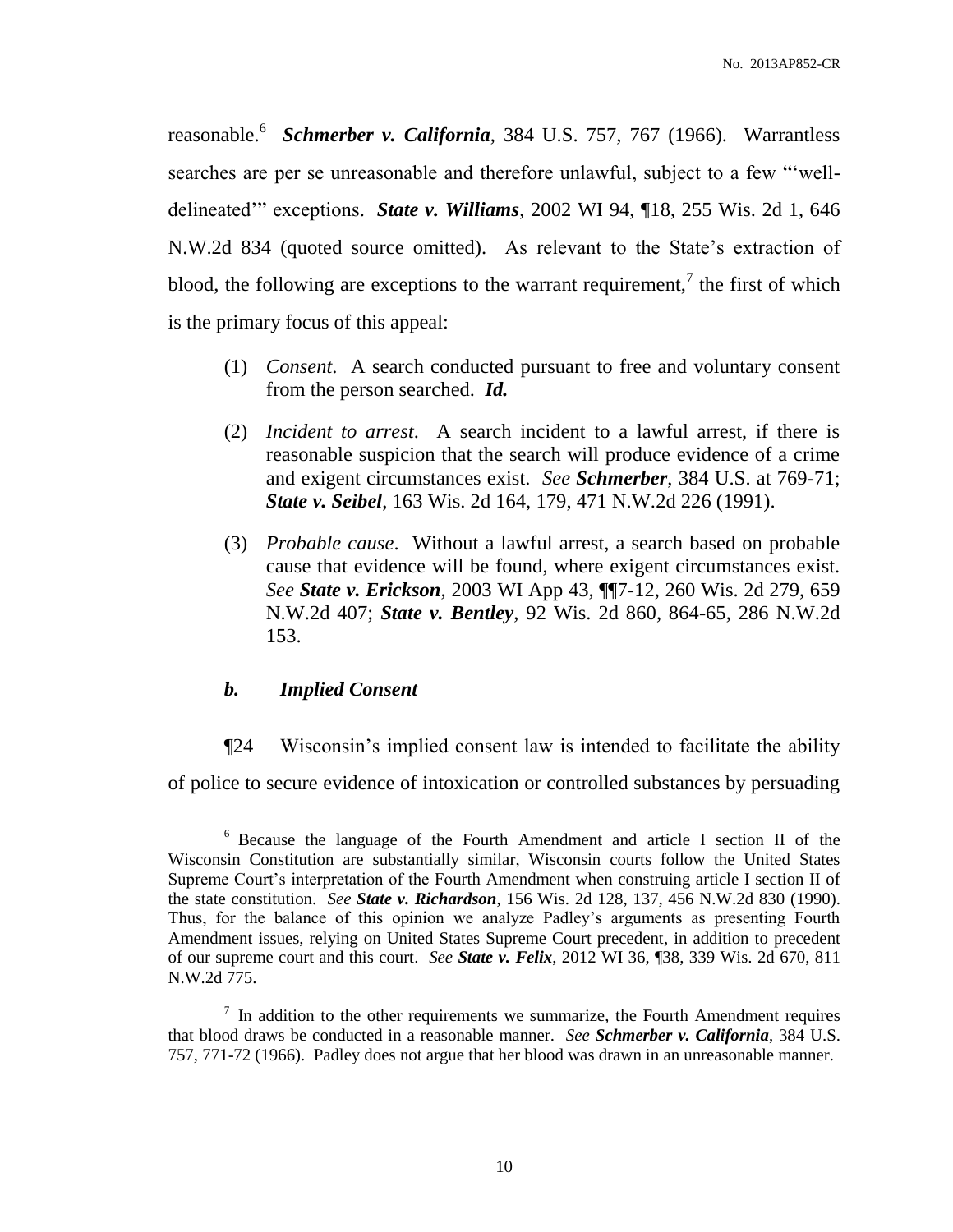drivers to consent to a requested chemical test by attaching a penalty for refusal to do so. *See State v. Zielke*, 137 Wis. 2d 39, 46, 403 N.W.2d 427 (1987) (legislative intent "to facilitate the gathering of evidence against drunk drivers"); *State v. Marshall*, 2002 WI App 73, ¶13, 251 Wis. 2d 408, 642 N.W.2d 571 ("[T]he implied consent statute provides an incentive for voluntary chemical testing, i.e., not facing civil refusal procedures and automatic revocation …."); *see also Missouri v. McNeely*, 133 S. Ct. 1552, 1566-67 (2013) (implied consent laws among the "broad range of legal tools" used by states "to enforce their drunkdriving laws and to secure [blood alcohol content] evidence"). As pertinent here, Wisconsin's implied consent law provides that:

> Any person who … drives … a motor vehicle upon the public highways of this state … is deemed to have given consent to one or more tests of his or her breath, blood or urine, for the purpose of determining the presence or quantity in his or her blood or breath, of alcohol, controlled substances, … when requested to do so by a law enforcement officer under sub.  $(3)(a)$  or  $(am)$  or when required to do so under sub. (3)(ar) or (b).

WIS. STAT. § 343.305(2).

¶25 We start with a general observation before moving to more specific discussion. "Implied consent" is not an intuitive or plainly descriptive term with respect to how the implied consent law works. We suspect that it is a source of confusion. On occasion in the past we have seen the term "implied consent" used inappropriately to refer to the consent a driver gives to a blood draw at the time a law enforcement officer requires that driver to decide whether to give consent. However, actual consent to a blood draw is not "implied consent," but rather a possible result of requiring the driver to choose whether to consent under the implied consent law.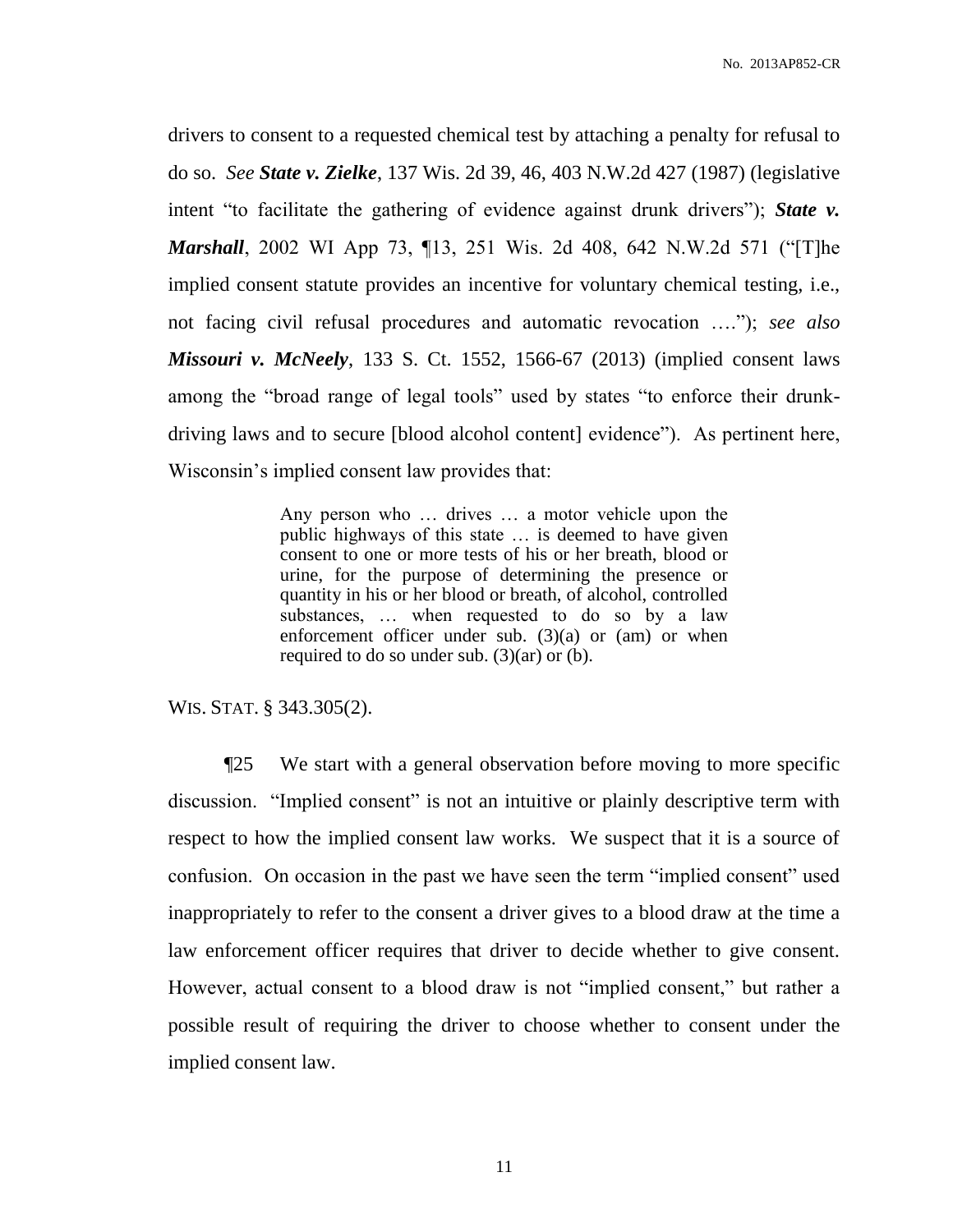No. 2013AP852-CR

¶26 There are two consent issues in play when an officer relies on the implied consent law. The first begins with the "implied consent" to a blood draw that all persons accept as a condition of being licensed to drive a vehicle on Wisconsin public road ways. The existence of this "implied consent" does not mean that police may require a driver to submit to a blood draw. Rather, it means that, in situations specified by the legislature, if a driver chooses not to consent to a blood draw (effectively declining to comply with the implied consent law), the driver may be penalized. This penalty scenario for "refusals" created by the implied consent law sets the scene for the second consent issue.

¶27 The State's power to penalize a refusal via the implied consent law, under circumstances specified by the legislature, gives law enforcement the right to force a driver to make what is for many drivers a difficult choice. The officer offers the following choices: (1) give consent to the blood draw, or (2) refuse the request for a blood draw and suffer the penalty specified in the implied consent law. When this choice is offered under statutorily specified circumstances that pass constitutional muster, choosing the first option is voluntary consent. The fact that the driver is forced to make a difficult choice does not render the consent involuntary. "The criminal process, like the rest of the legal system, is replete with situations requiring 'the making of difficult judgments' as to which course to follow." *McGautha v. California*, 402 U.S. 183, 213 (1971) (quoting *McMann v. Richardson*, 397 U.S. 759, 769 (1970)), *vacated on other grounds by Crampton v. Ohio*, 408 U.S. 941 (1972).

¶28 With the general understanding that a proper implied consent law authorizes law enforcement to present drivers with a difficult, but permissible, choice between consent or penalties for violating the implied consent law, we resume more specific discussion.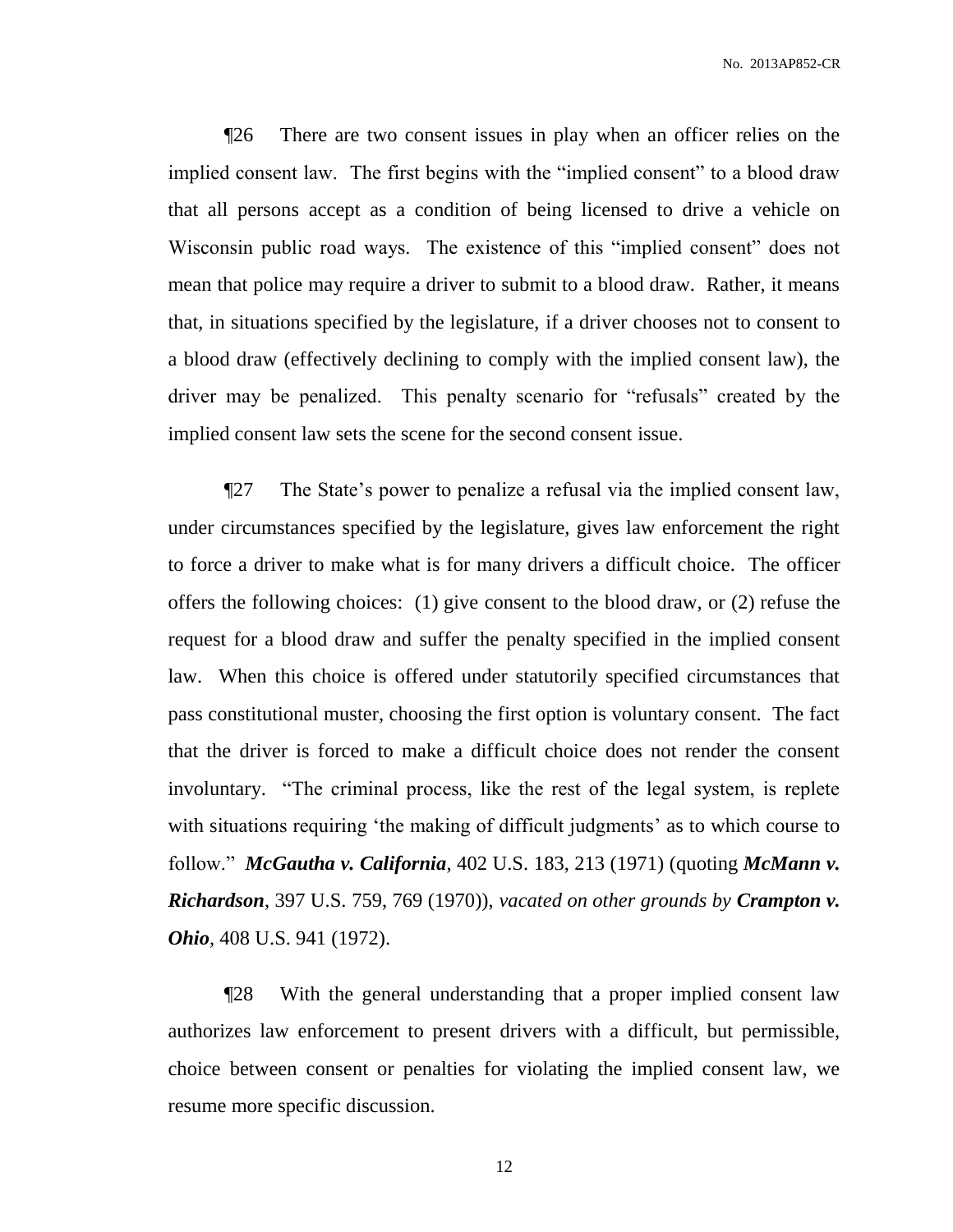¶29 With some exceptions, before 2009 Wisconsin Act 163, law enforcement officers were authorized to invoke the consent implied in WIS. STAT. § 343.305(2) by requesting that a driver submit to a test only after the driver had been arrested for an OWI-related violation. *See* WIS. STAT. § 343.305(3)(a)  $(2003-04).$ <sup>8</sup> However, this case involves a request made of a new category of driver, one of two new categories created by 2009 Wisconsin Act 163. Pursuant to these two new categories, the second of which is at issue here, a law enforcement officer may request that a driver submit to a blood draw:

- If the driver "is the operator of a vehicle that is involved in an accident that causes substantial bodily harm … to any person, and a law enforcement officer detects any presence of alcohol, [or] a controlled substance …."
- If the driver "is the operator of a vehicle that is involved in an accident that causes the death of or great bodily harm to any person and the law enforcement officer has reason to believe that the person violated any state or local traffic law …."

*See* 2009 Wisconsin Act 163; *see also* § 343.305(3)(ar)1. and 2. Unlike the preexisting category, a driver falling within either of these new categories need not be arrested for an OWI-related violation.

¶30 It remains the case under the new law that, when an officer requests that a driver submit to a test pursuant to WIS. STAT.  $\S$  343.305(3)(a) or (ar), the

 $\overline{a}$ 

 $8 \text{ The } 2005\text{-}06 \text{ version of the implied consent law provided that an officer could request.}$ submission to a test of a person who "is the operator of a vehicle that is involved in an accident that causes the death of or great bodily harm to any person, and a law enforcement officer detects any presence of alcohol,  $\lceil$  or  $\rceil$  a controlled substance." WIS. STAT. § 343.305(3)(ar) (2005-06). This section was amended by 2009 Wisconsin Act 163, described above, and is not at issue in this appeal.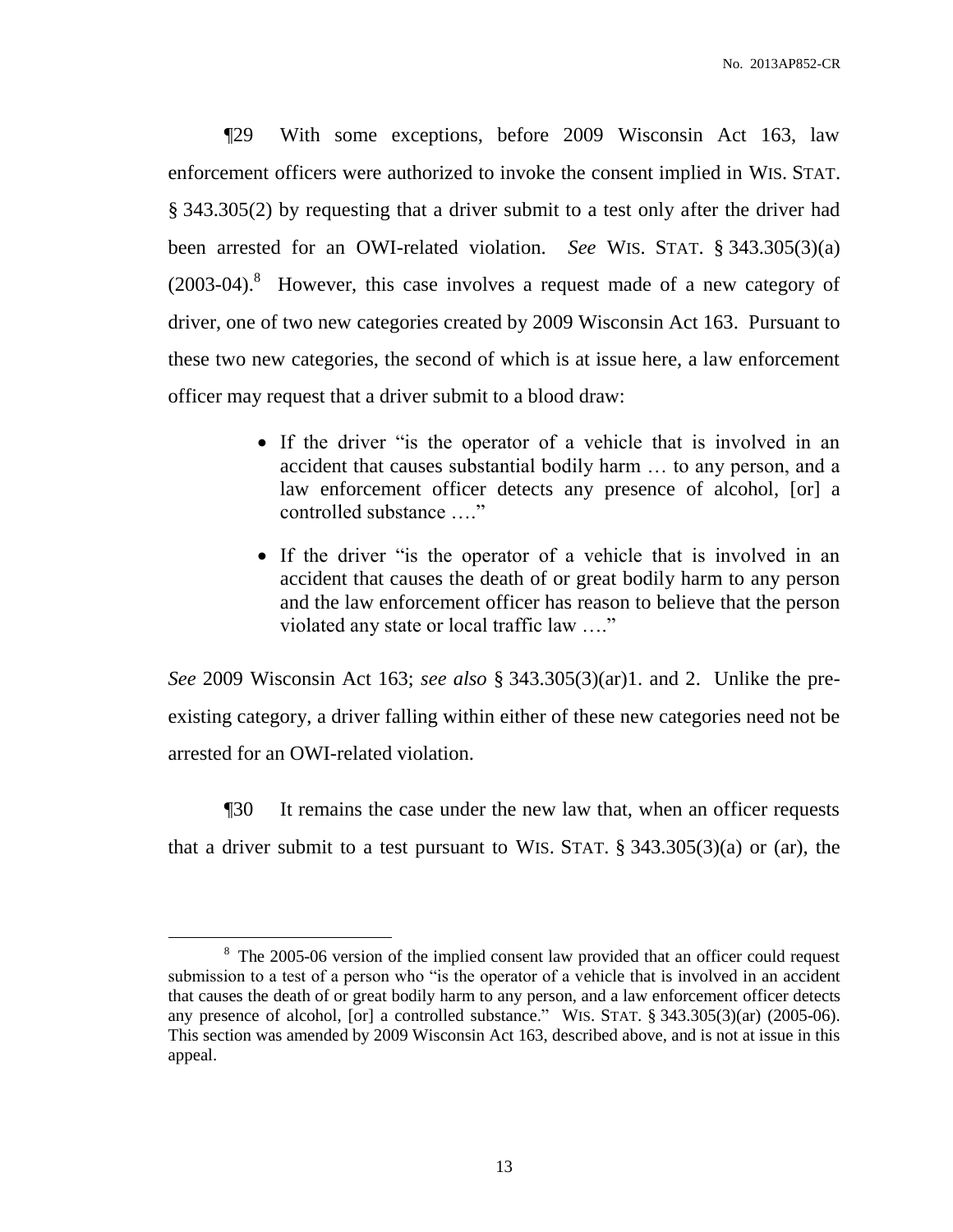officer is statutorily required to read to the driver a corresponding "Informing the Accused" form. *See* § 343.305(4).

¶31 It also remains the case that the implied consent law "creates a separate offense that is triggered upon a driver's refusal to submit to a chemical test." *State v. Zielke*, 137 Wis. 2d at 41. 9 This separate offense is the basis for requiring the driver to choose between giving consent to the blood draw or being penalized for the separate offense. As the "Informing the Accused" form explains, a driver who refuses to submit to a test when requested to do so is penalized for the refusal with consequences that include automatic license revocation. WIS. STAT. § 343.305(4). Revocation of the license is automatic, in the sense that revocation may be overturned only if the driver prevails before a court at a refusal hearing requested by the driver within ten days of receipt of the notice of intent to revoke his or her license. *See* § 343.305(9), (10).

## *II. Constitutionality of WIS. STAT. § 343.305(3)(ar)2.*

 $\overline{a}$ 

¶32 Padley's argument that WIS. STAT. § 343.305(3)(ar)2. is unconstitutional begins with the broad assertion that, both "generally" and "on the specific facts here,"  $\S 343.305(3)(ar)2$ . "creates an impermissible categorical exception to the Fourth Amendment when it authorizes police to take an evidentiary blood sample without suspicion that the blood will contain evidence of a crime—and in the absence of either a warrant or exigent circumstances."

<sup>9</sup> We are mindful that some opinions we cite, such as *State v. Zielke*, 137 Wis. 2d 39, 403 N.W.2d 427 (1987), predate the 2009 amendments. However, these cases remain good law to the extent that they interpret aspects of the implied consent law that survived the 2009 amendments. We will not repeat this point each time we reference pre-2009 Wisconsin Act 163 precedent.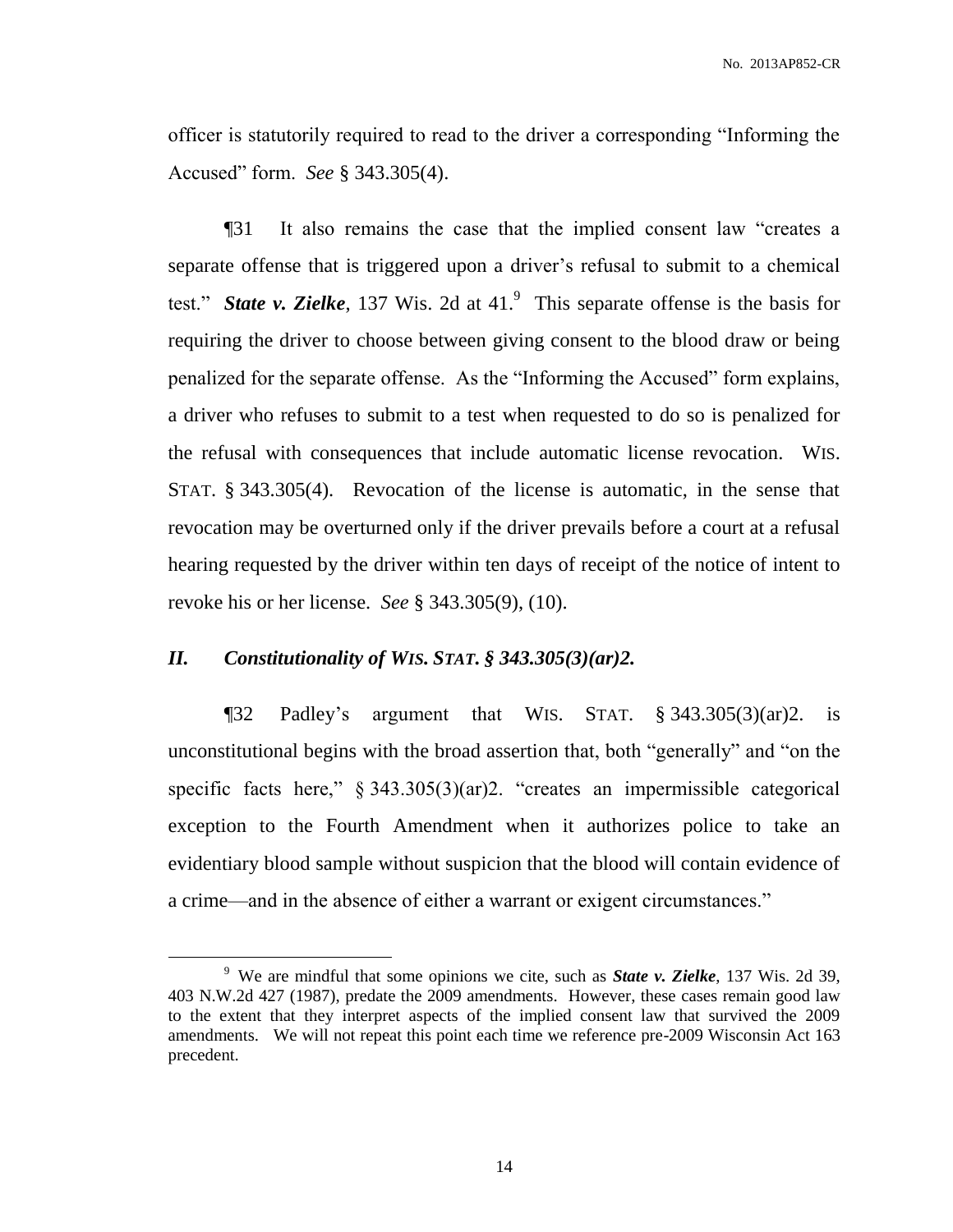No. 2013AP852-CR

¶33 Before turning to the specifics of Padley's constitutional challenges, we note from the start that this formulation mischaracterizes a critical aspect of WIS. STAT. § 343.305(3)(ar)2. With exceptions not pertinent to this appeal, the statute does not authorize police "to take an evidentiary blood sample." As we have explained, it authorizes police to require drivers to choose between consenting to a blood draw or, instead, refusing to give consent and being penalized for the refusal. As we discuss shortly, Padley's mischaracterization of the authorization granted in § 343.305(3)(ar)2. is pervasive in her briefing and vitiates most of her arguments regarding the constitutionality of the statute.

¶34 Turning back to Padley's constitutional challenges, by using the term "generally," and from other references Padley makes, we take her to be arguing, in part, that WIS. STAT. § 343.305(3)(ar)2. is facially unconstitutional. By using the phrase "on the specific facts here," and from other references, Padley may intend to argue that it is unconstitutional as applied to her. However, Padley does not properly frame any of her constitutional arguments as as-applied challenges, and she does not explain why  $\S 343.305(3)(ar)2$ . is unconstitutional based on the facts of this particular case, as opposed to being unconstitutional in any circumstance under which the law may be applied.

¶35 Failure to clearly distinguish between facial as opposed to as-applied constitutional challenges risks confusion. While the underlying substantive rights do not change, the challenges are quite different:

> A party may challenge a law ... as being *unconstitutional on its face*. Under such a challenge, the challenger must show that the law cannot be enforced "under any circumstances." If a challenger succeeds in a facial attack on a law, the law is void "from its beginning to the end." *In contrast, in an as-applied challenge*, we assess the merits of the challenge by considering the facts of the particular case in front of us, "not hypothetical facts in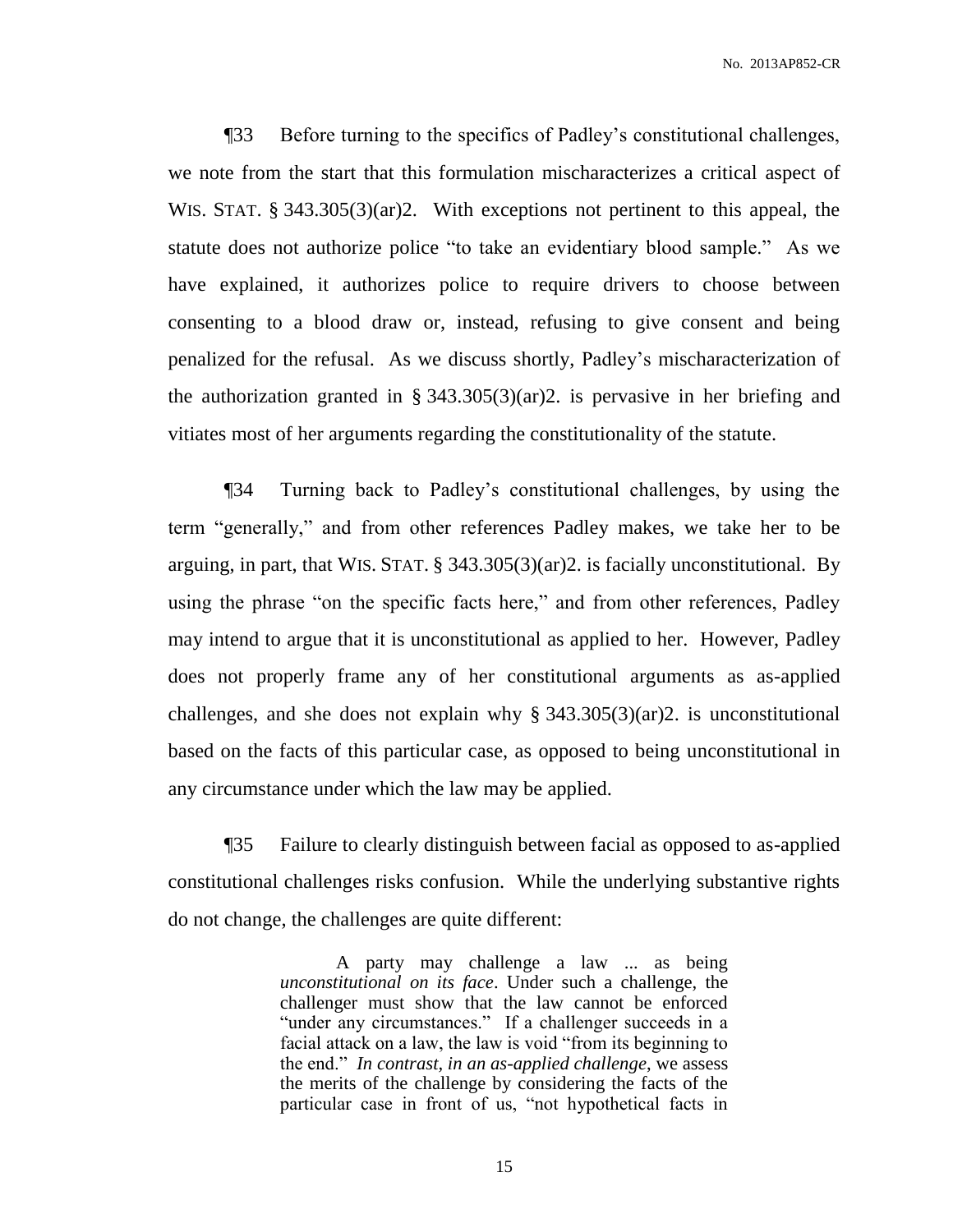other situations." Under such a challenge, the challenger must show that his or her constitutional rights were actually violated. If a challenger successfully shows that such a violation occurred, the operation of the law is void as to the party asserting the claim.

*Wood*, 323 Wis. 2d 321, ¶13 (emphasis added) (citations and quoted sources omitted). Because Padley does not present a clear argument as to why WIS. STAT. § 343.305(3)(ar)2. is unconstitutional as applied to her, we construe her to raise only facial constitutional challenges to this statute.

¶36 Padley argues that WIS. STAT. § 343.305(3)(ar)2. is facially unconstitutional because it: (1) authorizes unreasonable searches in violation of the Fourth Amendment; (2) violates equal protection; and (3) violates due process because it is vague. Each of these three arguments is at least implicitly premised on the notion, which we do not question, that if  $\S$  343.305(3)(ar)2. is facially unconstitutional, then Padley's consent for the blood draw was not valid and the test results must be suppressed, because the parties stipulated that she consented only because the deputy read the "Informing the Accused" form to her. The State does not present a developed legal argument to the contrary.

¶37 Before addressing these facial constitutional challenges, we address some confusion in the arguments of the parties regarding the implied consent law. Both parties on appeal make arguments that rest on inaccurate views of the law. These include Padley's incorrect view, which we previewed above and which we conclude is fatal to most of her constitutional arguments, that WIS. STAT. § 343.305(3)(ar)2. authorizes police to compel blood draws. They also include the State's incorrect view that "[i]mplied consent ... is still consent," meaning that, in a case such as this, "implied consent" alone can "serve as a valid exception to the warrant requirement." These incorrect views are two sides of the same coin, in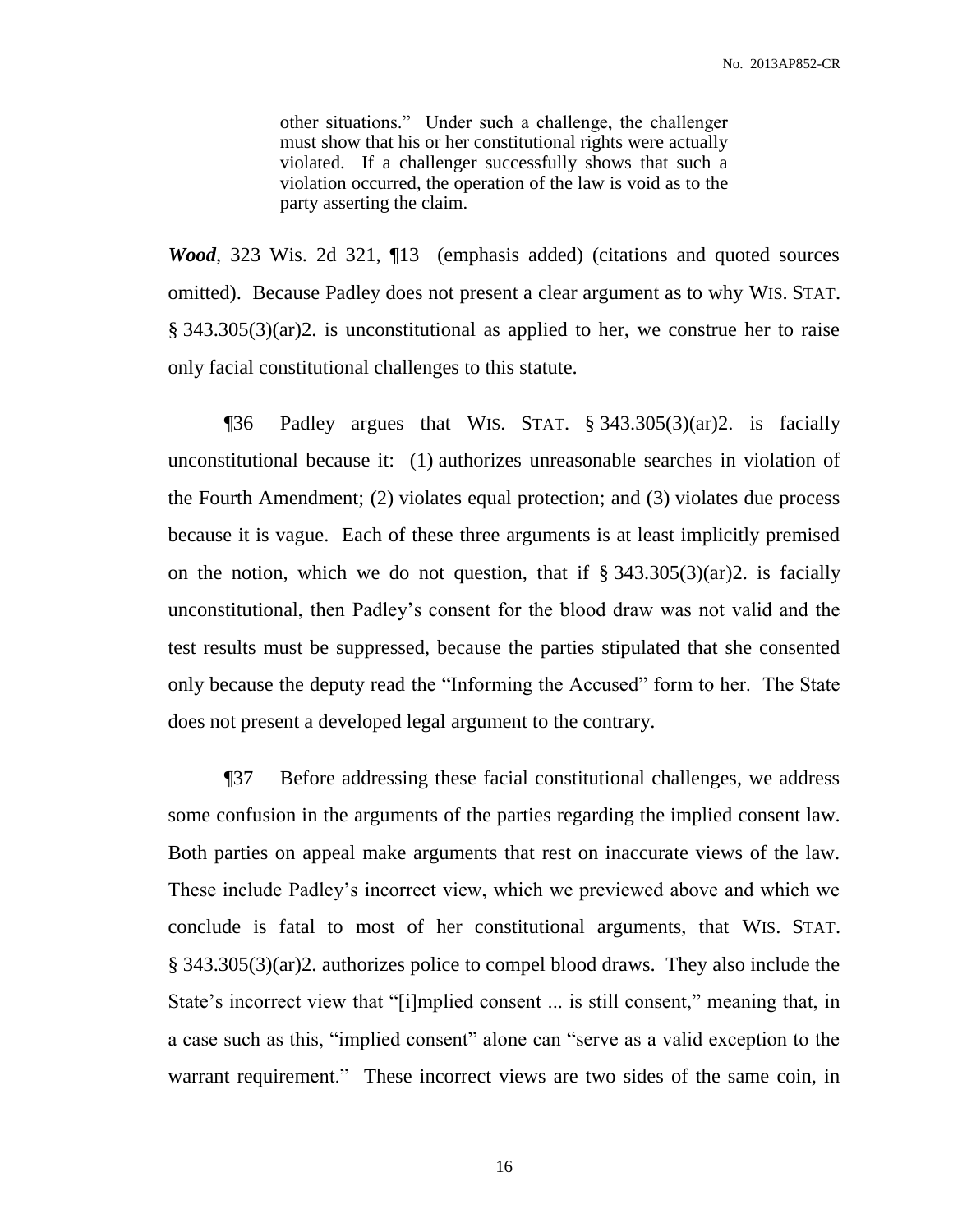that they share a misunderstanding of what "implied consent" means under the implied consent law, and the difference between giving implied and actual consent.

¶38 It is incorrect to say that a driver who consents to a blood draw after receiving the advisement contained in the "Informing the Accused" form has given "implied consent." If a driver consents under that circumstance, that consent is actual consent, not implied consent. If the driver refuses to consent, he or she thereby withdraws "implied consent" and accepts the consequences of that choice. *See, e.g.*, *McNeely*, 133 S. Ct. at 1566 (Implied consent laws "impose significant consequences when a motorist withdraws consent."); *State v. Neitzel*, 95 Wis. 2d 191, 203, 289 N.W.2d 828 (1980) ("The entire tenor of the implied consent law [WIS. STAT. § 343.305 (1975)] is … that consent has already been given [at the time a person obtains a license] and cannot be withdrawn without the imposition of the legislatively imposed sanction of mandatory suspension."); *see also State v. Krajewski*, 2002 WI 97, ¶25, 255 Wis. 2d 98, 648 N.W.2d 385 (explaining that a driver can "withdraw[] consent" by "refus[ing] to provide a requested sample for testing").

¶39 We need not resolve in this appeal potential implications that may arise from this withdrawal-of-consent concept in other contexts. What is important for current purposes is that, at least in cases of the type we now address, the implied consent law is explicitly designed to allow the driver, and not the police officer, to make the choice as to whether the driver will give or decline to give *actual* consent to a blood draw when put to the choice between consent or automatic sanctions. Framed in the terms of "implied consent," choosing the "yes" option affirms the driver's implied consent and constitutes actual consent for the blood draw. Choosing the "no" option acts to withdraw the driver's implied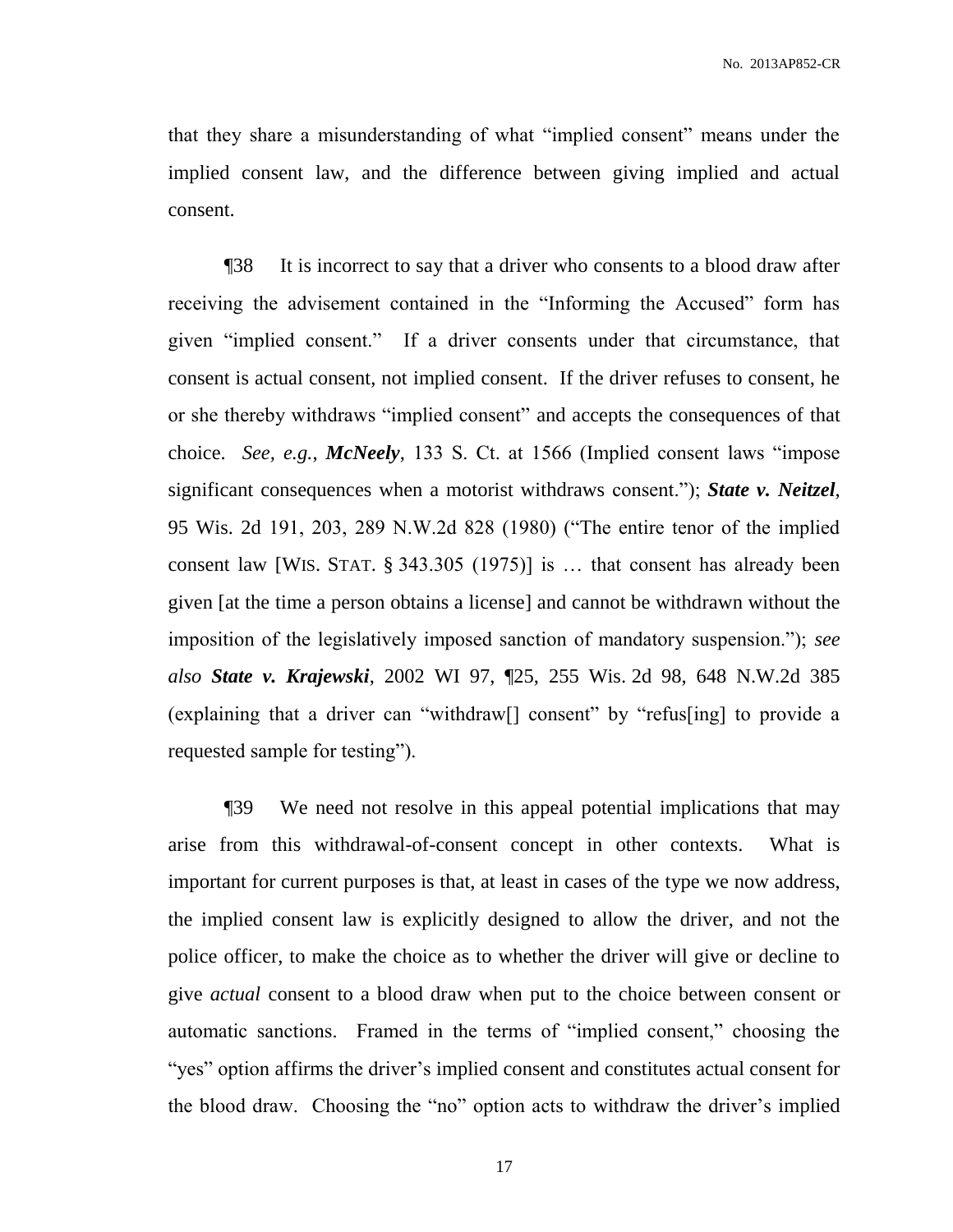consent and establishes that the driver does not give actual consent. Withdrawing consent by choosing the "no" option is an unlawful action, in that it is penalized by "refusal violation" sanctions, even though it is a choice the driver can make.<sup>10</sup>

¶40 Bearing this background in mind, we view most of Padley's constitutional arguments as flawed because they rest on the misunderstanding that, as Padley now puts it, by operation of WIS. STAT. § 343.305(3)(ar)2., "upon a minimal finding that someone was seriously injured and the driver may have violated a traffic rule, a sample of blood may be taken from [the driver]." As we have explained, the flaw here is that, in this context, § 343.305(3)(ar)2. does not authorize searches, instead it authorizes police to require drivers to choose between giving actual consent to a blood draw, or withdrawing "implied consent" and suffering implied-consent-law sanctions.

¶41 With these distinctions in mind, we now address the specific arguments that Padley makes.

 $\overline{a}$ 

 $10$  We acknowledge that there may be tension between the case law we summarize here and language in the implied consent law as amended by 2009 Wisconsin Act 163, which establishes that, at least in the context of incapacitated drivers, "implied consent" is a sufficient basis on which to proceed with a warrantless search. *See* WIS. STAT. § 343.305(3)(ar)2. Under § 343.305(3)(ar)2., a driver involved in an accident resulting in a death or great bodily harm who police believe committed a traffic law violation, and who is "unconscious or otherwise not capable of withdrawing consent[,] is presumed not to have withdrawn consent" and a blood draw "may be administered" to the driver. Thus, at least in the context of an incapacitated driver and in the limited context of  $\S$  343.305(3)(ar)2., implied consent is deemed the functional equivalent of actual consent. However, we need not address this tension further because, in the instant case, Padley has not called any court's attention to the incapacitated driver scenario and there is no question that Padley was treated by the deputy as a conscious driver who could give actual consent. Having acknowledged this tension, we will not reference the incapacitated driver aspect of § 343.305(3)(ar)2. in this opinion each time that it could represent an exception to our analysis.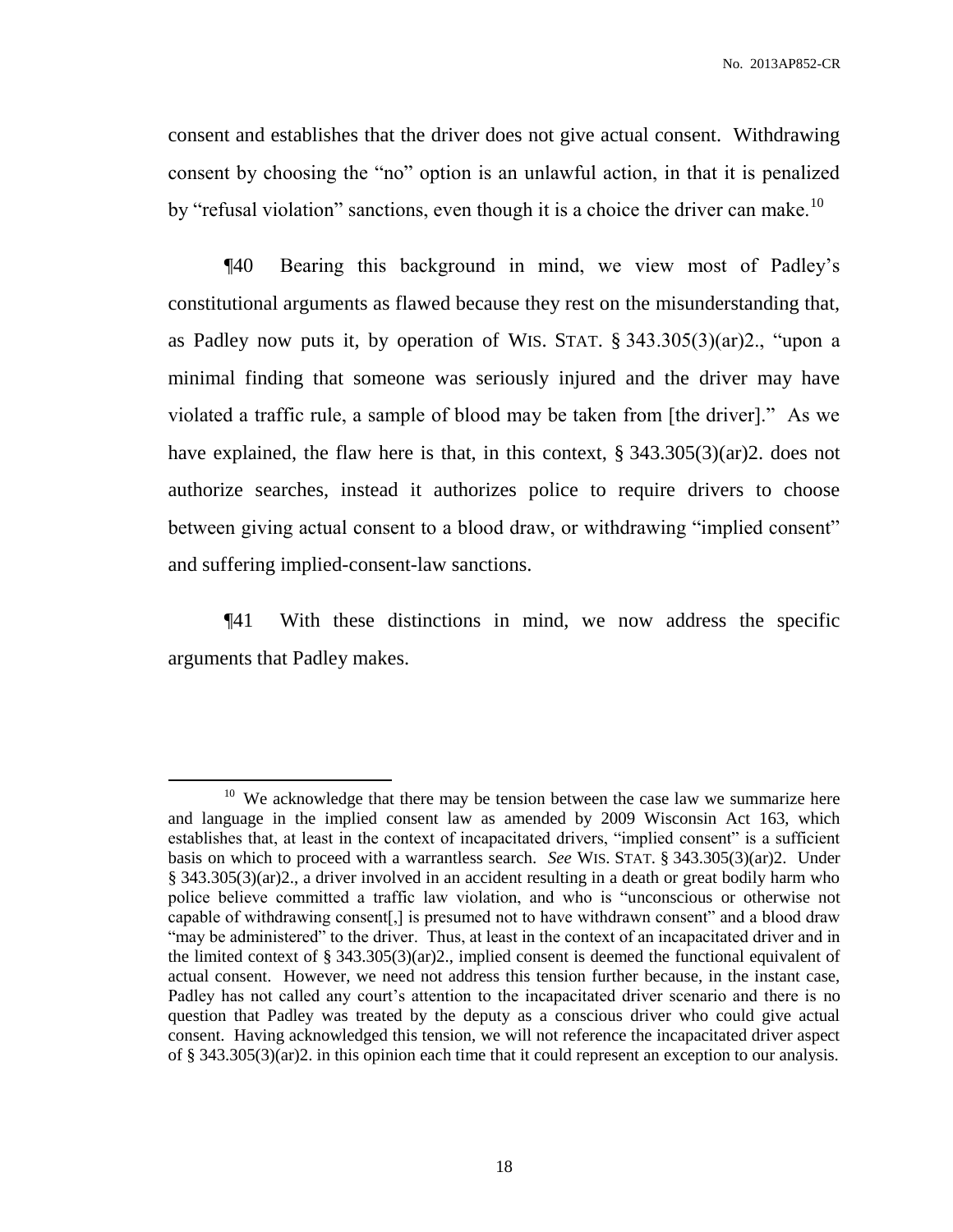#### *a. Reasonableness of Searches*

¶42 Padley argues that WIS. STAT. § 343.305(3)(ar)2. is facially unconstitutional because, in all circumstances to which it applies, it requires drivers to submit to searches that violate the reasonableness requirement of the Fourth Amendment. More specifically, Padley argues that § 343.305(3)(ar)2. is unconstitutional because it "authorizes police to take an evidentiary blood sample without suspicion that the blood will contain evidence of a crime [] and in the absence of either a warrant or exigent circumstances." This argument fails because, as explained above, § 343.305(3)(ar)2. does not authorize searches, it authorizes law enforcement to require a driver to choose between giving actual consent to a blood draw, or withdrawing "implied consent" and suffering impliedconsent-law sanctions.

¶43 For this same reason, we reject Padley's suggestion in supplemental briefing ordered by this court that we should follow the reasoning of other state courts that have held unconstitutional the particular implied consent laws of their jurisdictions based on the same reasoning that Padley now advances.<sup>11</sup> Based on our review of these opinions, it appears that either the facts, the implied consent laws of the other states, or both, differ in significant respects from the facts and the implied consent law before us. Padley does not acknowledge and account for these significant differences.

 $\overline{a}$ 

<sup>&</sup>lt;sup>11</sup> In making this argument, Padley cites to: **State v. Blank**, 90 P.3d 156 (Alaska 2004); *State v. Quinn*, 178 P.3d 1190 (Ariz. Ct. App. 2008); *Cooper v. State*, 587 S.E.2d 605 (Ga. 2003); *King v. Ryan*, 607 N.E.2d 154 (Ill. 1992); *State v. Declerk*, 317 P.3d 794 (Kan. Ct. App. 2014); *State v. Roche*, 681 A.2d 472 (Me. 1996); *McDuff v. State*, 763 So.2d 850 (Miss. 2000); *Commonwealth v. Kohl*, 615 A.2d 308 (Pa. 1992); *but see Hannoy v. State*, 789 N.E.2d 977, 986-87 (Ind. App. 2003).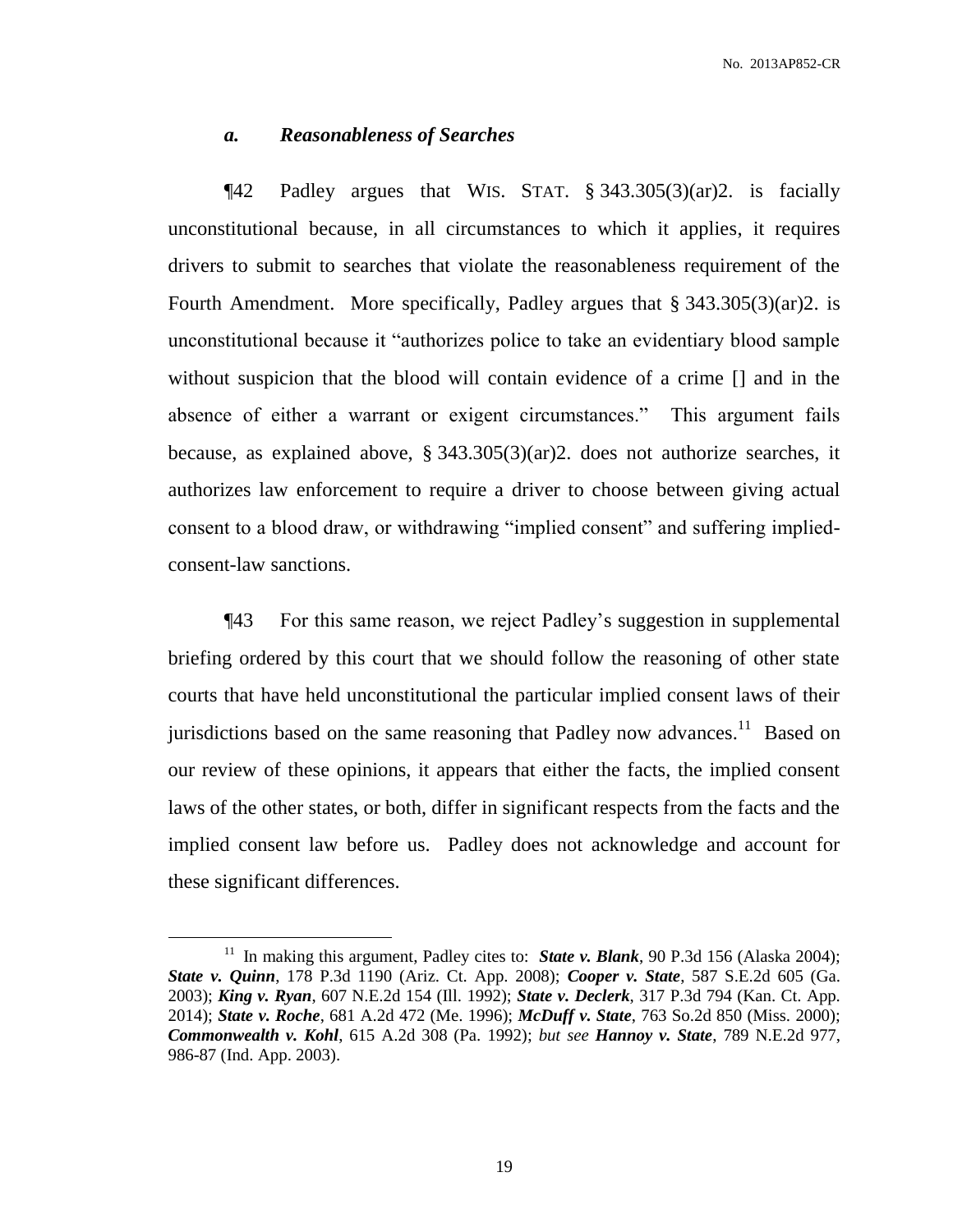No. 2013AP852-CR

¶44 Of particular note, in many of these opinions from other states, the courts interpreted the implied consent laws at issue not to authorize a choice, but rather to *require* drivers to submit to blood draws based solely on the circumstances that the drivers had been involved in accidents that resulted in fatalities or serious injuries. *See, e.g.*, *Cooper v. State*, 587 S.E.2d 605, 612 (Ga. 2003) (implied consent law is unconstitutional "to the extent that [it] *requires* chemical testing" in instances of fatal or serious injury accidents without probable cause of impairment) (emphasis added); *State v. Declerk*, 317 P.3d 794, 802 (Kan. Ct. App. 2014) (implied consent law providing that fatal accident or serious injury plus traffic infraction constitutes probable cause was unconstitutional "to the extent it *requires* a search and seizure absent probable cause the person was operating … a vehicle under the influence") (emphasis added); *McDuff v. State*, 763 So.2d 850, 853-55 (Miss. 2000) (statute providing that "[t]he operator of any motor vehicle involved in an accident that results in death *shall* be tested" is unconstitutional because it "requires search and seizure absent probable cause") (emphasis added). Padley's argument seems to be premised on the inaccurate view that Wisconsin's implied consent law mirrors the laws of these other states. This is inaccurate because, again, WIS. STAT. § 343.305(3)(ar)2. does not require a driver to submit to a search.

¶45 Padley attempts to support her argument—that WIS. STAT. § 343.305(3)(ar)2. is unconstitutional because it authorizes law enforcement to compel a search—by citing to *Schmerber* and *McNeely*, and by pointing to the fact that these opinions examine the reasonableness of warrantless blood draws. However, Padley does not explain how these opinions support her assertion that § 343.305(3)(ar)2. compels a search and is, therefore, facially unconstitutional.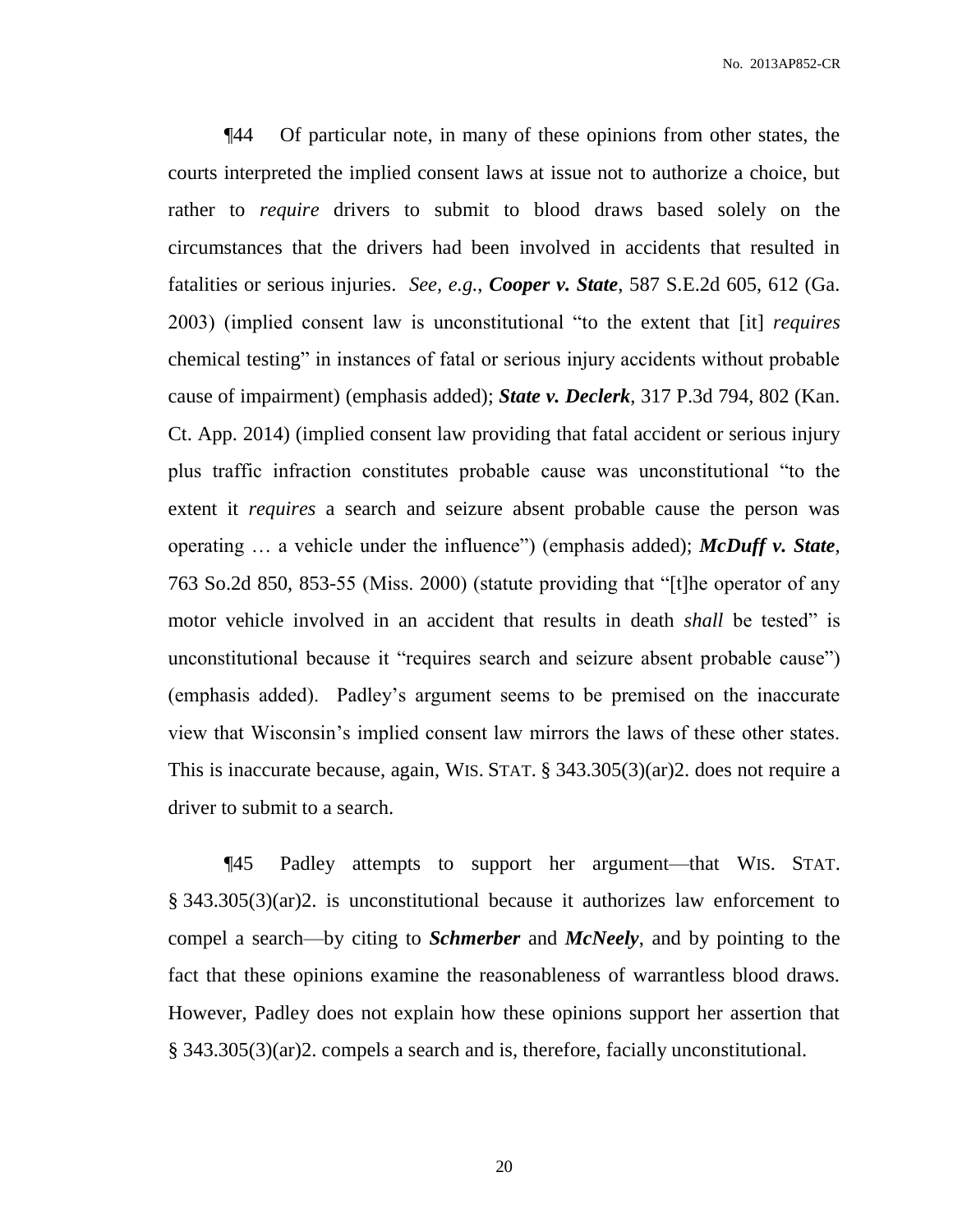¶46 In *Schmerber*, the Supreme Court held that a warrantless, nonconsensual blood draw, over the driver's objection, was reasonable under the Fourth Amendment because the driver had been lawfully arrested for driving while intoxicated, there was a clear indication that evidence of intoxication would be found from the blood draw, and the arresting officer was confronted with exigent circumstances. 384 U.S. at 759, 767-72. Interpreting *Schmerber*, the court in *McNeely* concluded that the fact that intoxicants metabolize in the driver's bloodstream does not constitute a per se exigency that justifies an exception to the Fourth Amendment's warrant requirement, but is only one factor to be weighed in the analysis. *See McNeely*, 133 S. Ct. at 1556.

¶47 Neither *Schmerber* nor *McNeely* is a consent case. *See McNeely*, 133 S. Ct. at 1557 (after having been read a standard implied consent form, the driver refused to consent to the requested search, and the search was conducted over this refusal); *Schmerber*, 384 U.S. at 759 (blood drawn "despite [the driver's] refusal … to consent to the test"). Although these cases would inform a discussion regarding whether the deputy could have compelled Padley to submit to a blood draw after she declined to give consent, the opinions say nothing about the constitutionality of a statute that authorizes a law enforcement officer to require a driver to make a choice about consent.

¶48 For these reasons, Padley fails to demonstrate that WIS. STAT. § 343.305(3)(ar)2. is facially unconstitutional because it authorizes law enforcement to compel an unreasonable search.

#### *b. Equal Protection*

 $\P$ 49 Padley argues that WIS. STAT. § 343.305(3)(ar)2. is unconstitutional on its face because it denies equal protection of the laws to one class of drivers.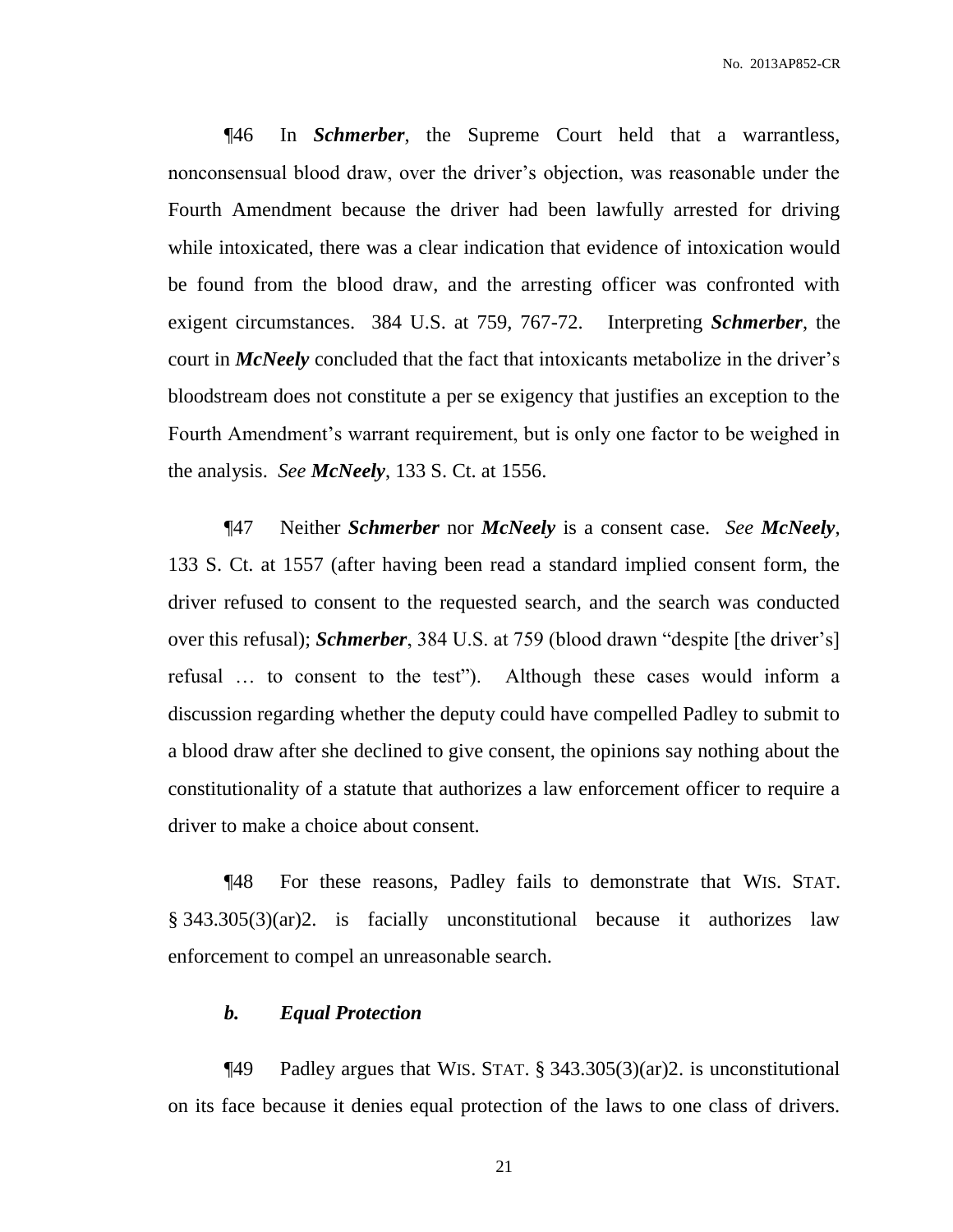Padley states the issue as follows: the Fourth Amendment is in all cases "abrogated" through operation of § 343.305(3)(ar)2., because "consent is deemed given to … take an evidentiary blood sample from the driver" without requiring proof of a "connection between the act under investigation, the traffic violation and the possibility of evidence being recovered from the driver's blood." As best we can determine, this is an argument that  $\S 343.305(3)(ar)2$ . deprives one class of drivers—those who have been involved in crashes involving serious injuries and who law enforcement have reason to believe have committed traffic violations—of their Fourth Amendment rights without being narrowly tailored to avoid violating those rights. We can be brief in summarizing the applicable legal standards and addressing this argument, because the argument is based on the same premise we have rejected above, namely, that police may use  $\S$  343.305(3)(ar)2. to compel blood draws, as opposed to using it only to present a choice to the suspect.

¶50 Equal protection is guaranteed by article I, section 1 of the Wisconsin Constitution, and the Fourteenth Amendment to the United States Constitution. The equal protection clause "'is designed to assure that those who are similarly situated will be treated similarly,'" and, thus, "'requires that the legislature have reasonable and practical grounds for the classifications that it draws.'" *State v. Smith*, 2010 WI 16, ¶15, 323 Wis. 2d 377, 780 N.W.2d 90 (quoted sources omitted).

¶51 "[T]he threshold question is whether a fundamental right is implicated or whether a suspect class is disadvantaged by the challenged legislation. If either is the case, the challenged legislation must survive strict scrutiny." *Id.*, 12. In this context, "strict scrutiny requires that the statute must be the least restrictive way of achieving a compelling governmental interest." *State v. Martin*, 191 Wis. 2d 646, 654, 530 N.W.2d 420 (Ct. App. 1995). If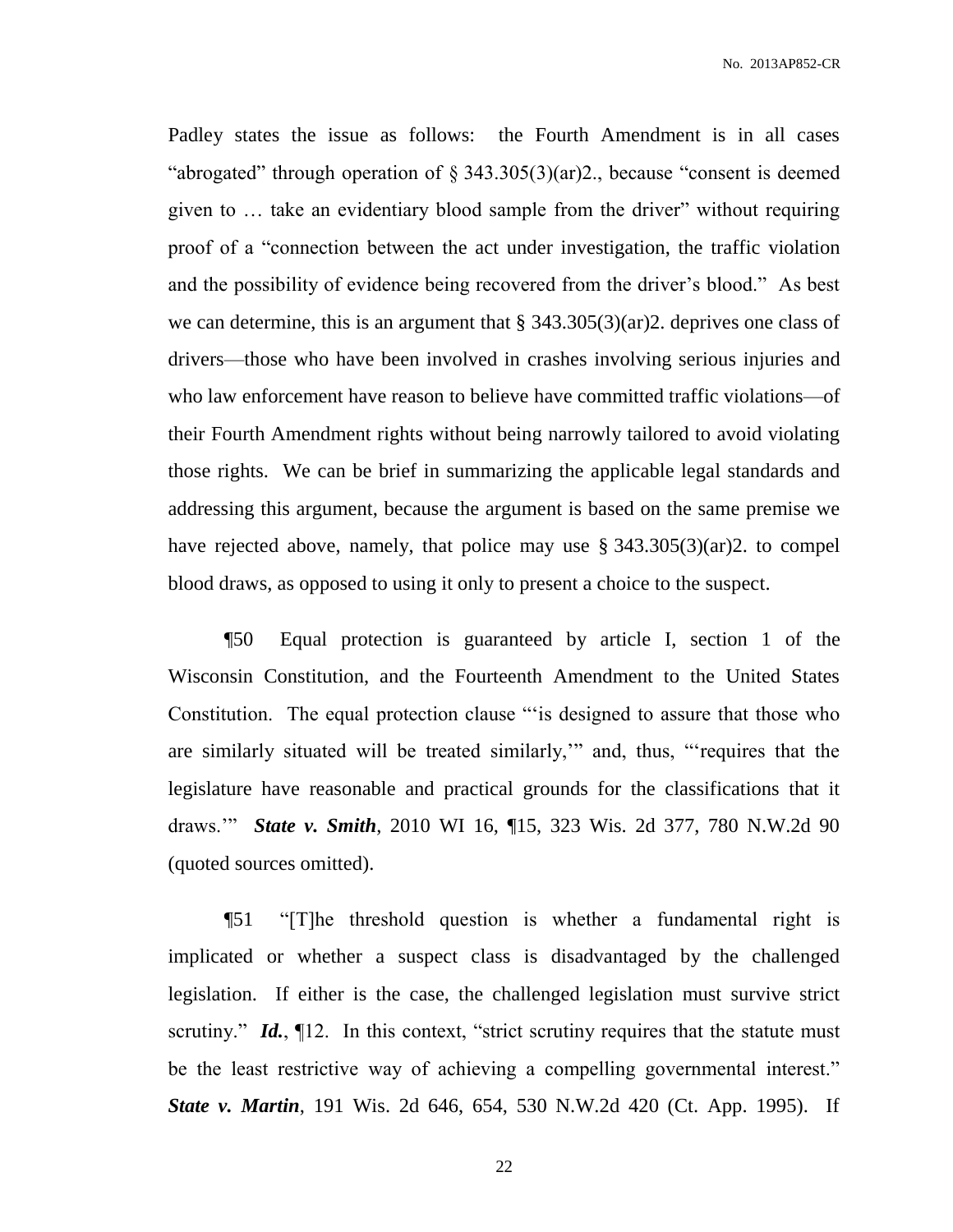No. 2013AP852-CR

neither a fundamental right nor a suspect class is implicated, the statute is subject to the far more deferential "rational basis review" and "'must be sustained unless it is "patently arbitrary" and bears no rational relationship to a legitimate government interest.'" *Smith*, 323 Wis. 2d 377, ¶12 (quoted sources omitted).

¶52 Padley argues that strict scrutiny is required here because drivers have "the right to be free from intrusion of the body that is compelled by the government." In support of this position she cites *McNeely*, in which the Court opined that "any compelled intrusion into the human body implicates significant, constitutionally protected privacy interests." 133 S. Ct. at 1565. However, as we now explain, Padley purports to identify as an equal protection violation a feature of WIS. STAT. § 343.305(3)(ar)2. that does not exist, and therefore she has not raised an equal protection argument. For this reason, we need not address the level of scrutiny or proceed further with equal protection analysis.

¶53 It is not true, as Padley contends again in this context, that under WIS. STAT. § 343.305(3)(ar)2., *actual* "consent is deemed given to take an evidentiary blood sample from the driver." Put differently, § 343.305(3)(ar)2. does not implicate the right to be free from unreasonable searches in the manner that Padley suggests because it does not permit a law enforcement officer to compel a search of any driver, let alone does the statute compel some classes of drivers and not others to submit to a search. For all classes of drivers covered by the implied consent law, as pertinent to this appeal, any search conducted must be based on a warrant, actual consent, or another exception to the warrant requirement.

¶54 Because Padley argues from the false premise that WIS. STAT. § 343.305(3)(ar)2. *requires* drivers to submit to a blood draw, and therefore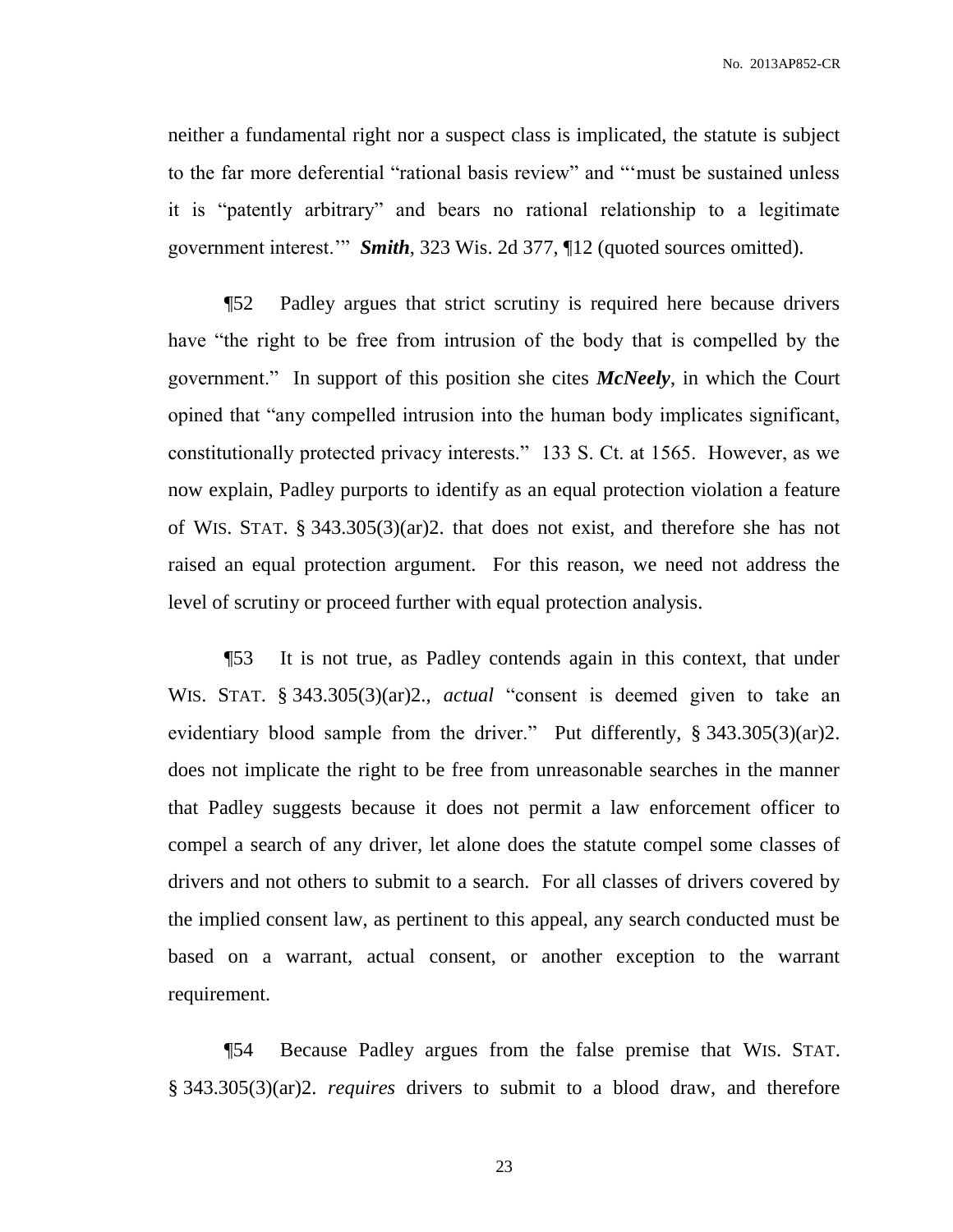*requires* drivers to "surrender" their Fourth Amendment rights, she fails to raise an argument that § 343.305(3)(ar)2. is facially unconstitutional on equal protection grounds.

#### *c. Vagueness*

¶55 Padley argues that WIS. STAT. § 343.305(3)(ar)2. is facially unconstitutional because the statute is "impermissibly vague." According to Padley, this is so because § 343.305(3)(ar)2. does not require proof "that the traffic violation bears any relation to either the cause of the crash or the probability that evidence of impairment would be found in the driver's blood." Padley argues that a violation so minor and unlikely to cause an accident as a "malfunctioning license plate light can now give police the ability to take an evidentiary blood sample." We conclude that Padley is not in a position to raise a vagueness challenge.

¶56 "The concept of vagueness rests on the constitutional principle that procedural due process requires fair notice and proper standards for adjudication." *State ex rel. Hennekens v. City of River Falls Police & Fire Comm'n*, 124 Wis. 2d 413, 420, 369 N.W.2d 670 (1985). A challenge to a statute based on vagueness is subject to a two-prong test:

> The first prong of the vagueness test is concerned with whether the statute sufficiently warns persons "wishing to obey the law that [their] … conduct comes near the proscribed area." The second prong is concerned with whether those who must enforce and apply the law may do so without creating or applying their own standards.

*Larson v. Burmaster*, 2006 WI App 142, ¶29, 295 Wis. 2d 333, 720 N.W.2d 134 (alterations in original) (citation omitted).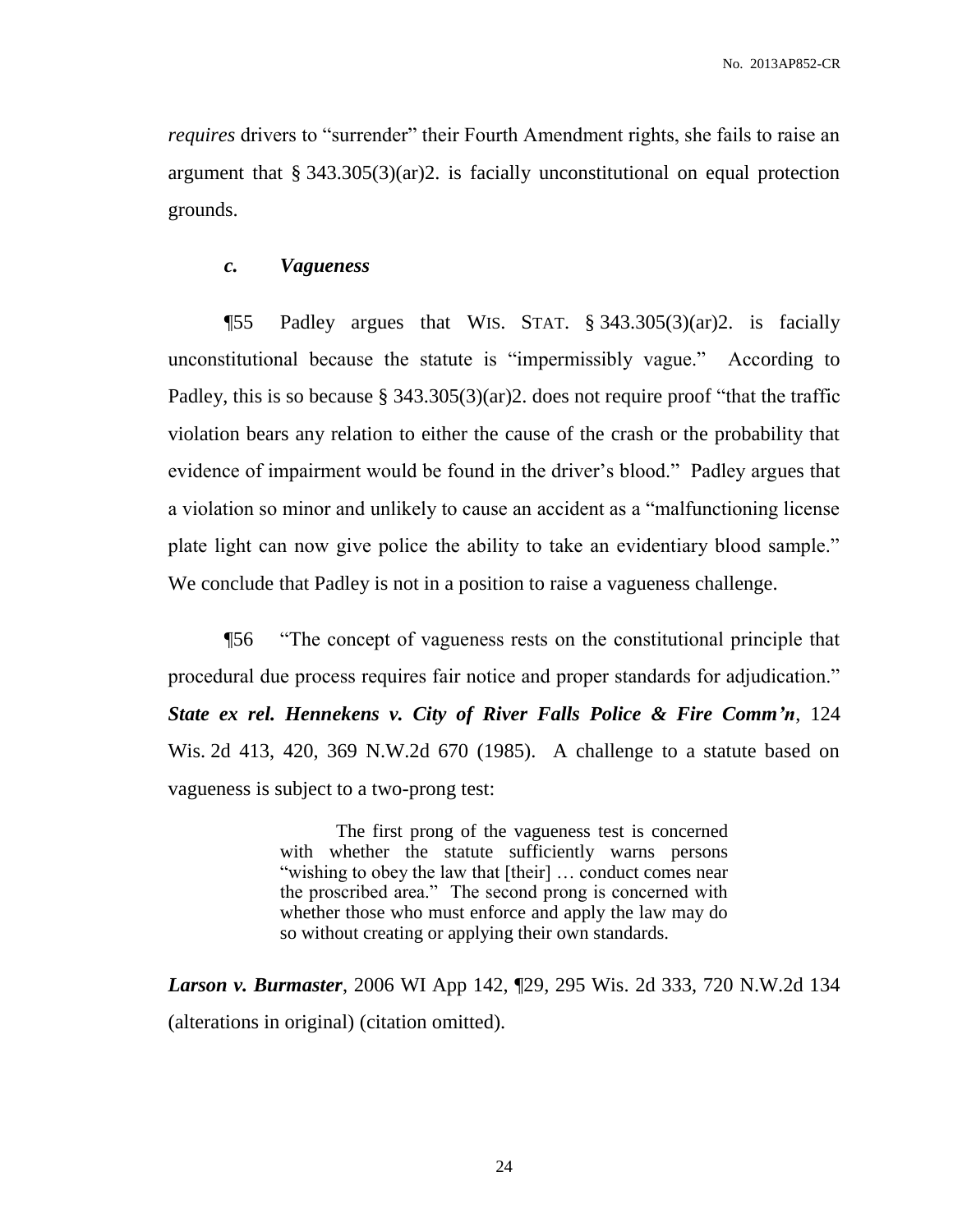No. 2013AP852-CR

¶57 Significantly for this appeal, if the particular conduct of the defendant "plainly falls within the prohibition of the statute, the defendant may not base a constitutional vagueness challenge on hypothetical facts, unless a First Amendment right is at issue." *See State v. Smith*, 215 Wis. 2d 84, 91, 572 N.W.2d 496 (Ct. App. 1997).

¶58 Padley's vagueness argument is not well developed. She cites the standard for vagueness, but then does not explain how WIS. STAT. § 343.305(3)(ar)2. fails to "provide fair notice and proper standards for adjudication." Padley merely asserts that the statute does not require a causal link between the suspected traffic violation and the injury-causing accident, notes that it does not require a causal link between the suspected traffic violation and evidence of impairment, and argues that, therefore, the statute is vague. We need not address undeveloped arguments and, thus, we could reject Padley's vagueness argument on these grounds. *See State v. Pettit*, 171 Wis. 2d 627, 646-47, 492 N.W.2d 633 (Ct. App. 1992).

¶59 However, we resolve this issue on a different basis. Padley cannot make a constitutional vagueness challenge to WIS. STAT. § 343.305(3)(ar)2. based on hypothetical facts because her conduct "plainly falls within the prohibition of" § 343.305(3)(ar)2., even under her own proposed interpretations of the statute, and she does not contend that a First Amendment right is at issue. *See Smith*, 215 Wis. 2d at 91. That is, assuming without deciding only for the purposes of resolving this appeal that Padley is correct in asserting that § 343.305(3)(ar)2. is defective because it does not require a causal connection between the traffic violation and the injury-causing accident, she cannot make a vagueness challenge on that ground because we conclude that the traffic violation at issue here was a contributing factor to the injury-causing accident. As we explain in a separate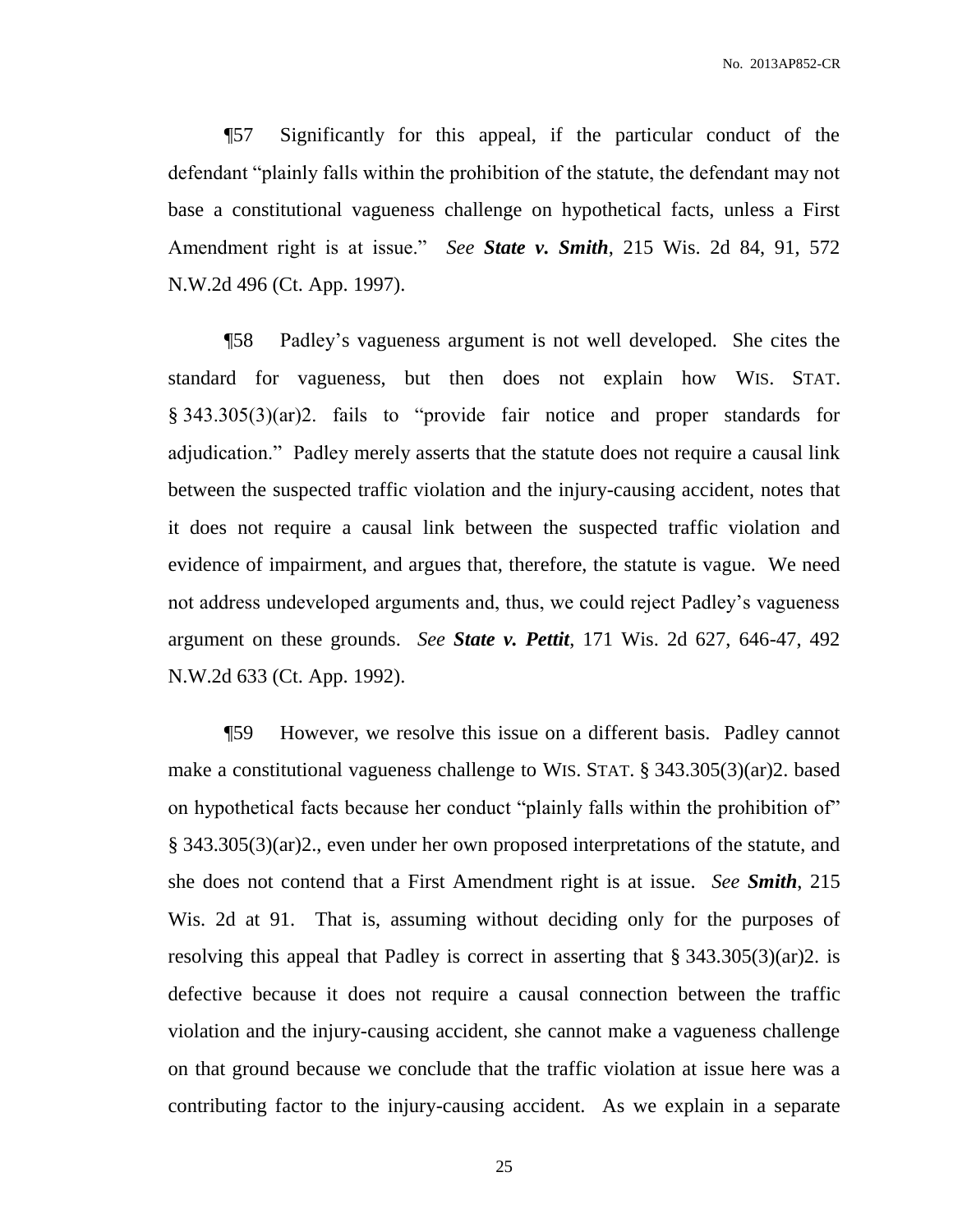section below, we are persuaded that the deputy had "reason to believe" that Padley attempted an illegal U-turn. And, the record amply supports a conclusion that the illegal maneuver contributed to the crash. Indeed, Padley does not suggest that, even if her attempted U-turn was a traffic violation, it was not a contributing factor to the crash. Thus, Padley fails to support her constitutional challenge because her conduct plainly falls within the reach of the statute even under her interpretation of its terms, based on an evident nexus between a traffic violation that Padley committed and the crash that caused death or great bodily harm. Padley cannot challenge § 343.305(3)(ar)2. on vagueness grounds by posing a hypothetical in which, unlike in her case, the traffic violation bears no apparent relation to an injury-causing accident.

¶60 For these reasons, we reject Padley's argument that WIS. STAT. § 343.305(3)(ar)2. is facially unconstitutional because it is vague.

### *III. Voluntariness of Padley's Consent*

¶61 In addition to the facial challenges discussed and rejected above, Padley makes a constitutional argument that the consent she gave to the search was involuntary and, thus, invalid, because it was given based on "false information" or a "false threat." We understand her argument to run as follows. WIS. STAT. § 343.305(3)(ar)2. authorized the deputy to request, via the "Informing the Accused" form, that Padley submit to a blood draw. The "Informing the Accused" form contained information that was "false" (in one formulation, a "false threat") because it effectively stated, by attaching a penalty to a refusal, that a driver in her circumstances—a driver involved in a serious injury crash who violated a traffic law, but who had not shown signs of impairment—did not have a Fourth Amendment right to be free of unreasonable searches of her blood, even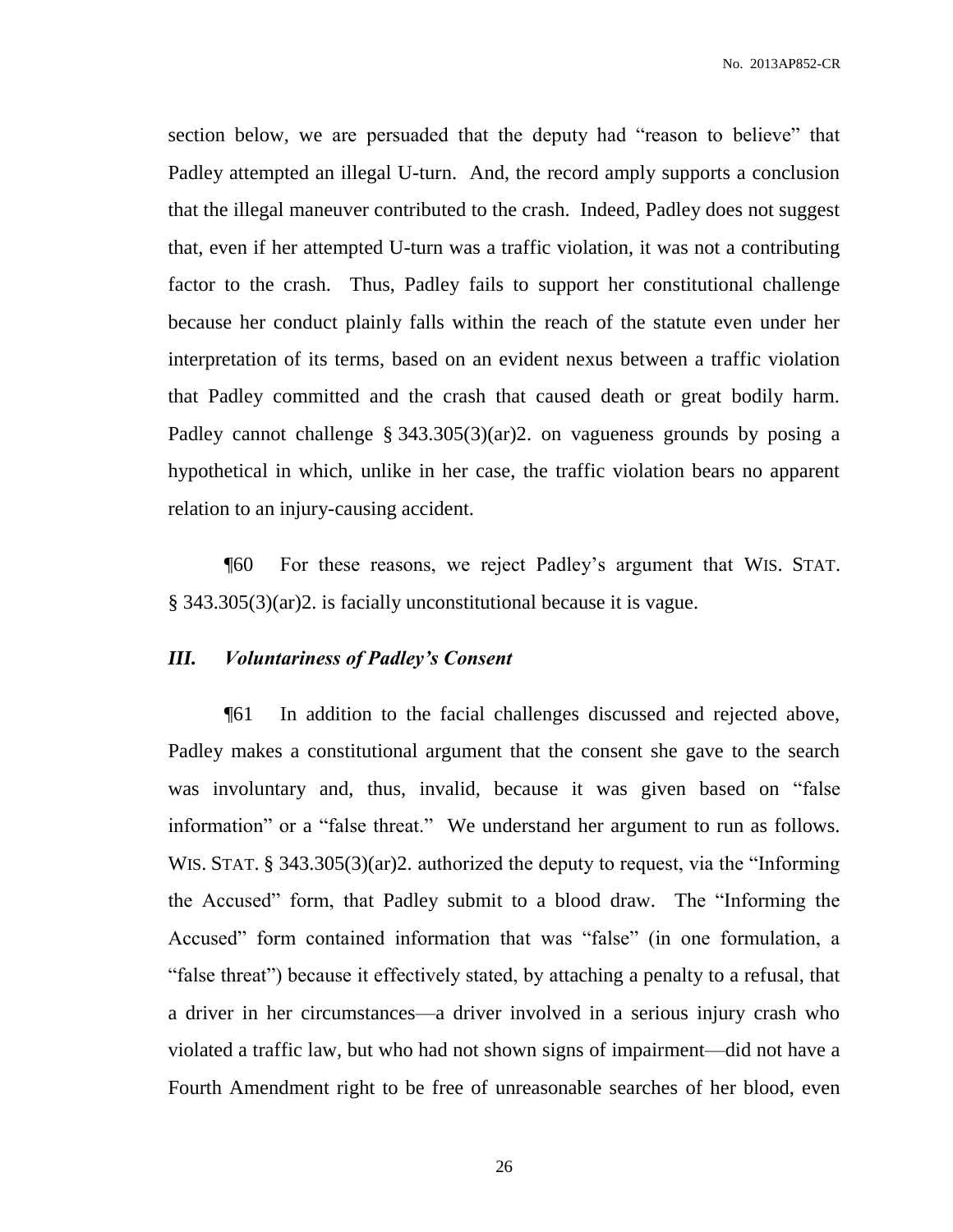though she did have that right. Thus, Padley's consent to the blood draw was invalid because it was not given freely and voluntarily, but was instead coerced or induced by this "false threat." Because her consent was invalid, the search was unlawful. We conclude that Padley fails to demonstrate that the deputy presented her with false information or a false threat via the "Informing the Accused" form.

¶62 In order for consent to constitute a valid exception to the warrant requirement of the Fourth Amendment, it must be freely and voluntarily given. *Bumper v. North Carolina*, 391 U.S. 543, 548-49 (1968); *State v. Phillips*, 218 Wis. 2d 180, 196, 577 N.W.2d 794 (1998) (quoting *Schneckloth v. Bustamonte*, 412 U.S. 218, 219 (1973)). Consent is voluntary if it is given in the "absence of actual coercive, improper police practices designed to overcome the resistance of a defendant." *State v. Clappes*, 136 Wis. 2d 222, 245, 401 N.W.2d 759 (1987). Where police engage in "no actual coercion or improper police conduct," consent is voluntary. *Village of Little Chute v. Walitalo*, 2002 WI App 211, ¶11, 256 Wis. 2d 1032, 650 N.W.2d 891. However, as this court has explained, "[o]rderly submission to law enforcement officers who, in effect, incorrectly represent that they have the authority to search and seize property, is not knowing, intelligent and voluntary consent under the Fourth Amendment." *State v. Giebel*, 2006 WI App 239, ¶18, 297 Wis. 2d 446, 724 N.W.2d 402.

¶63 Courts use two steps in reviewing a determination of voluntariness of consent to a search: whether there was consent, and whether it was voluntarily given. *See Phillips*, 218 Wis. 2d at 196-97. As referenced above, Padley does not contest that she said "yes" in response to the deputy's request for consent to the blood draw. She focuses on the second step only, whether her consent was voluntary.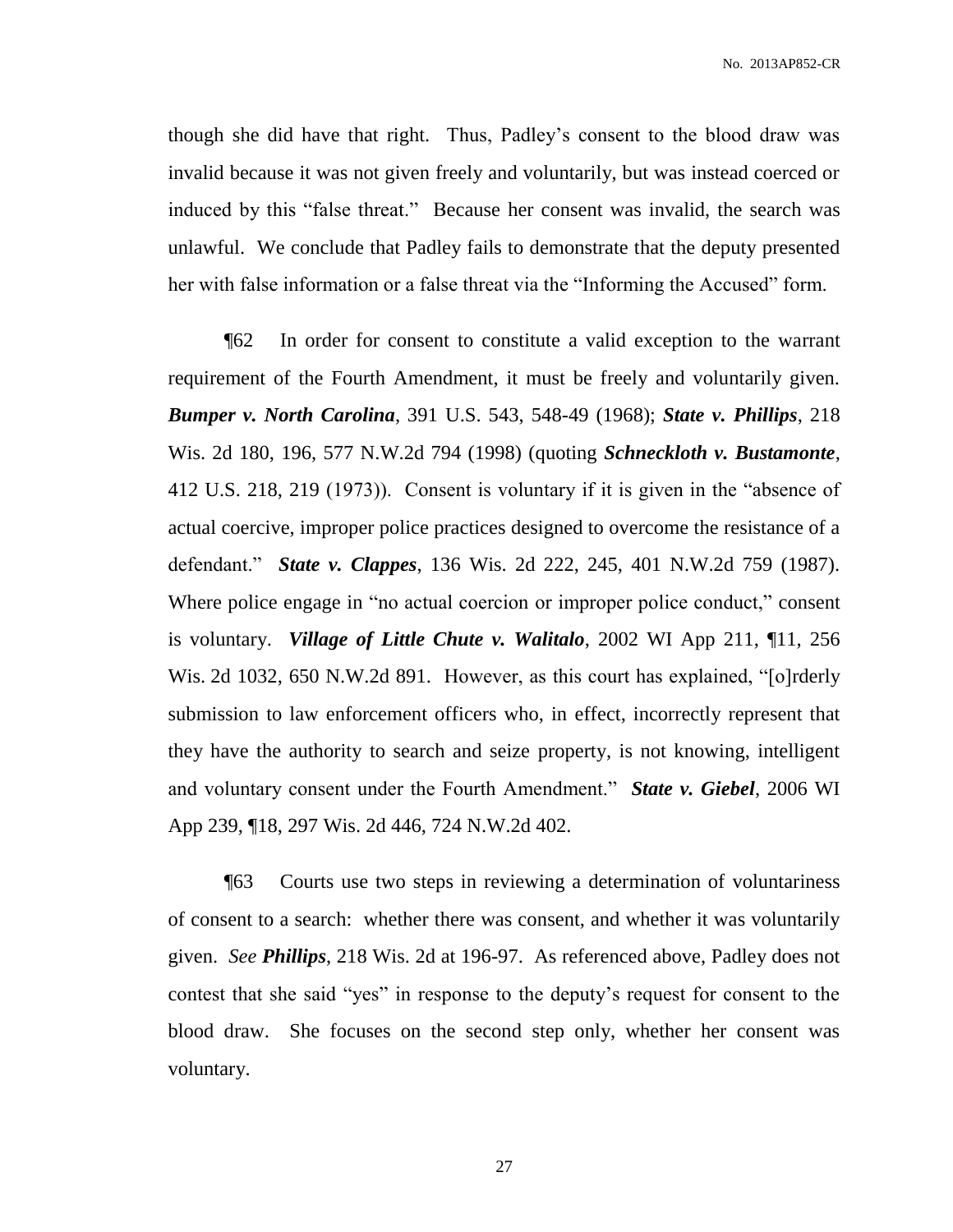¶64 In making a determination regarding the voluntariness of consent, this court examines the totality of the circumstances, including the circumstances surrounding consent and the characteristics of the defendant. *State v. Arctic*, 2010 WI 83, ¶¶32-33, 327 Wis. 2d 392, 786 N.W.2d 430. The State "bears 'the burden of proving by clear and positive evidence the search was the result of a free, intelligent, unequivocal and specific consent without any duress or coercion, actual or implied.'" *State v. Johnson*, 177 Wis. 2d 224, 233, 501 N.W.2d 876 (Ct. App. 1993) (quoting *Gautreaux v. State*, 52 Wis. 2d 489, 492, 190 N.W.2d 542 (1971)); *accord Artic*, 327 Wis. 2d 392, ¶32.

¶65 We examine the circuit court's findings of fact under the clearly erroneous standard, but we review the application of those facts to constitutional standards de novo. *Giebel*, 297 Wis. 2d 446, ¶11.

¶66 Padley does not argue that any statement the deputy made to her via the "Informing the Accused" form was an inaccurate statement of the implied consent law.<sup>12</sup>

 $\overline{a}$ 

 $12$  We now briefly describe, but do not resolve, an apparent disconnect between the terms of WIS. STAT. § 343.305(3)(ar)2. and the statutes governing refusal hearings. If Padley had refused to give her consent and timely sought a refusal hearing, the issues she could have raised at the hearing are limited and include: (1) "[w]hether the officer had probable cause to believe the [driver] was driving or operating a motor vehicle while under the influence of alcohol, [or] a controlled substance …."; and (2) whether the driver was "lawfully placed under arrest" for an OWI-related violation. Sec.  $343.305(9)(a)5.a.$  As should be clear from discussion above, a court at Padley's hypothetical refusal hearing could not have concluded that either of these two circumstances existed here.

We do not address this issue further for two reasons. First, Padley does not direct our attention to this apparent inconsistency in her briefing on appeal, and apparently failed to raise this argument in the circuit court. Second, at least our initial impression is that this disconnect represents an error in legislative drafting that does not contribute to any argument made by Padley. The drafting error would be an inadvertent failure to amend the refusal hearing references at the time the legislature enacted WIS. STAT. § 343.305(3)(ar)2. It seems obvious from many contextual clues, which we will not recite here, that the legislature intended to allow a (continued)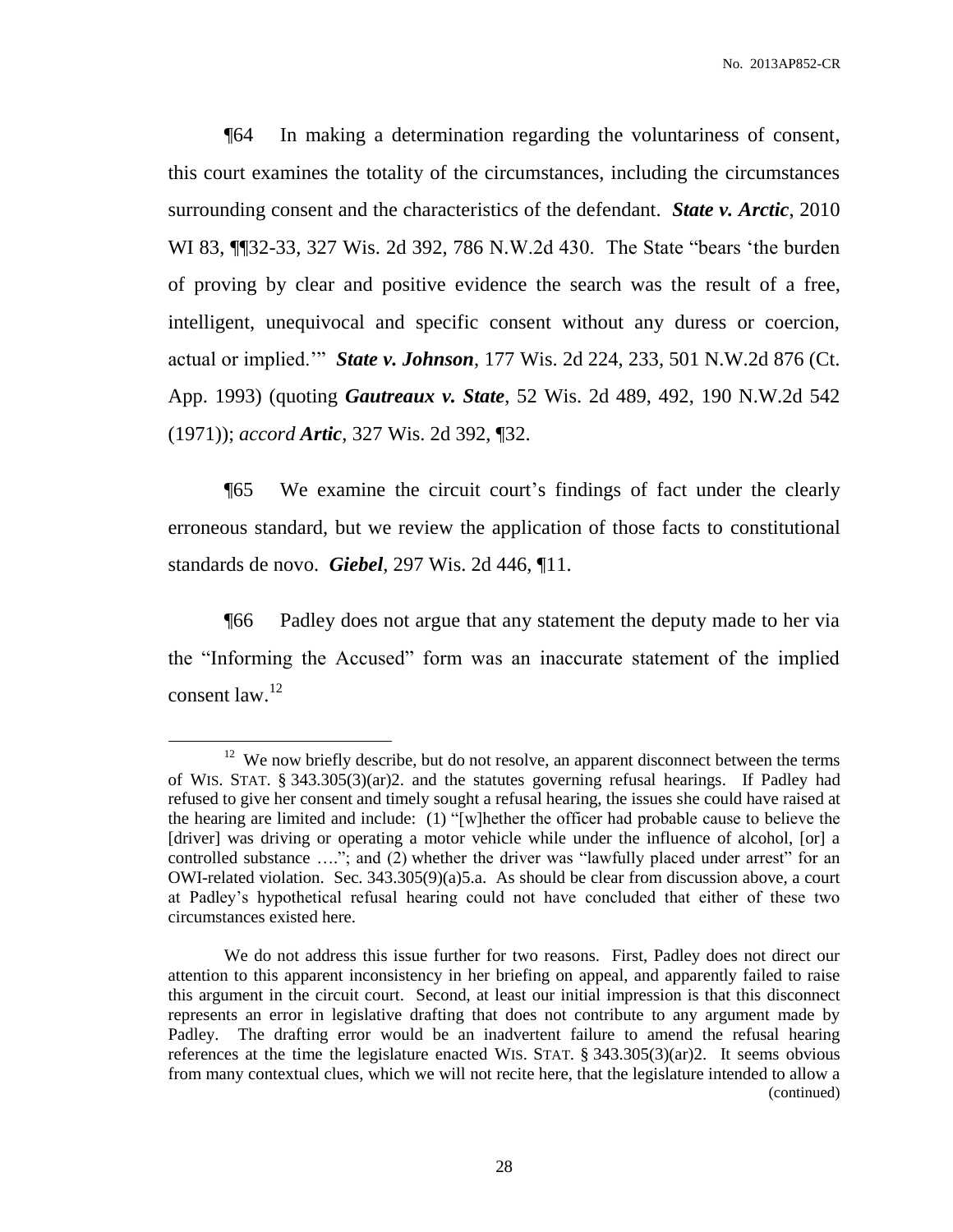¶67 Instead, Padley's sole argument is that, in reciting the required language to her, the deputy inadvertently gave her "false information" in telling her that she "would be punished if she exercised a constitutional right—to be free from a warrantless intrusion of her body." According to Padley, this information was false because the State did not have the lawful authority to penalize her by revoking her license based on her failure to give consent to a warrantless search, when the deputy lacked a specific basis to suspect impaired driving, "because the state may not attach an affirmative penalty or punishment to the mere exercise of a constitutional right." We are not persuaded.

¶68 Padley's consent argument is undermined by her response to our request for supplemental briefing of the parties. We asked the parties to address whether the legislature could enact a statute providing that law enforcement can revoke the operating privilege of a driver who is involved in an accident that causes the death of or great bodily harm to a person and law enforcement has a reason to believe the driver violated a traffic law.

¶69 Padley responds that such a statute would be constitutional, assuming that due process requirements are met, presumably entailing a meaningful opportunity to challenge the basis for revocation. Padley's response to our question seems to leave little room for the premise behind her consent argument, namely, that she was faced with an impermissible choice: consent to a

 $\overline{a}$ 

driver at a refusal hearing the opportunity to challenge each element necessary for an officer to have requested that the driver submit to a blood draw. *See* § 343.305(9)(a)5. Under this view of legislative intent, a driver who refused to submit to a request for a blood draw made under § 343.305(3)(ar)2. might prevail at a refusal hearing by proving that the driver had not been involved in an accident causing death or great bodily harm or that the officer requesting the search had lacked reason to believe that the driver violated a traffic law.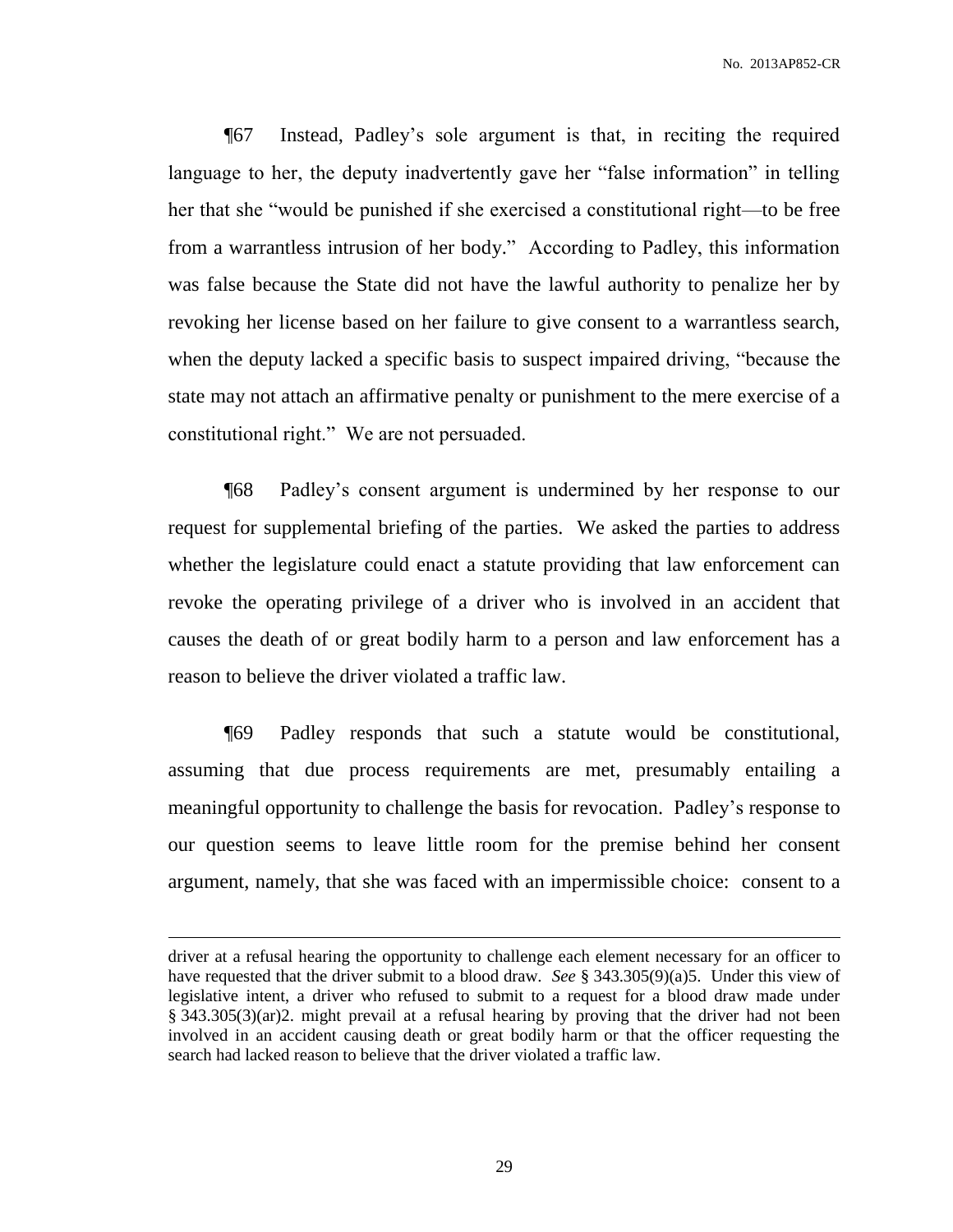No. 2013AP852-CR

blood draw or be impermissibly penalized for exercising her constitutional right to refuse. If, as Padley contends, it is constitutional for the legislature to provide for automatic revocation of a driver's operating privilege based on the driver's involvement in an accident resulting in death or great bodily harm and violation of a traffic law, the logical inference is that it would be constitutional for the legislature to allow a driver in this situation the ability to *retain* his or her license by freely and voluntarily consenting to a blood draw.

¶70 Padley attempts to distinguish our hypothetical statute from WIS. STAT. § 343.305(3)(ar)2. on the grounds that § 343.305(3)(ar)2., unlike the hypothetical statute, creates "a threat of a direct penalty for the exercise of constitutional rights." However, what Padley characterizes as a "threat" is correctly characterized as a choice. This is plainly a choice designed to induce, but it is a choice nonetheless. And, as we have explained, offering this choice, rather than requiring a blood draw, makes all the difference.

¶71 Nowhere does Padley develop a legal argument that the State cannot present a suspect with the hard choice of giving up a constitutional right or accepting a permissible penalty. For the first time in her reply brief, Padley cites to a number of United States Supreme Court cases that she contends stand for such a proposition. *See, e.g.*, *Griffin v. California*, 380 U.S. 609, 614 (1965) (allowing prosecutor to comment on defendant's decision not to testify was an impermissible "penalty imposed by courts for exercising a constitutional privilege" that "cuts down on the privilege by making its assertion costly."). Padley does not explain, however, how this line of cases applies in the implied consent law context or to the particular facts in the instant case.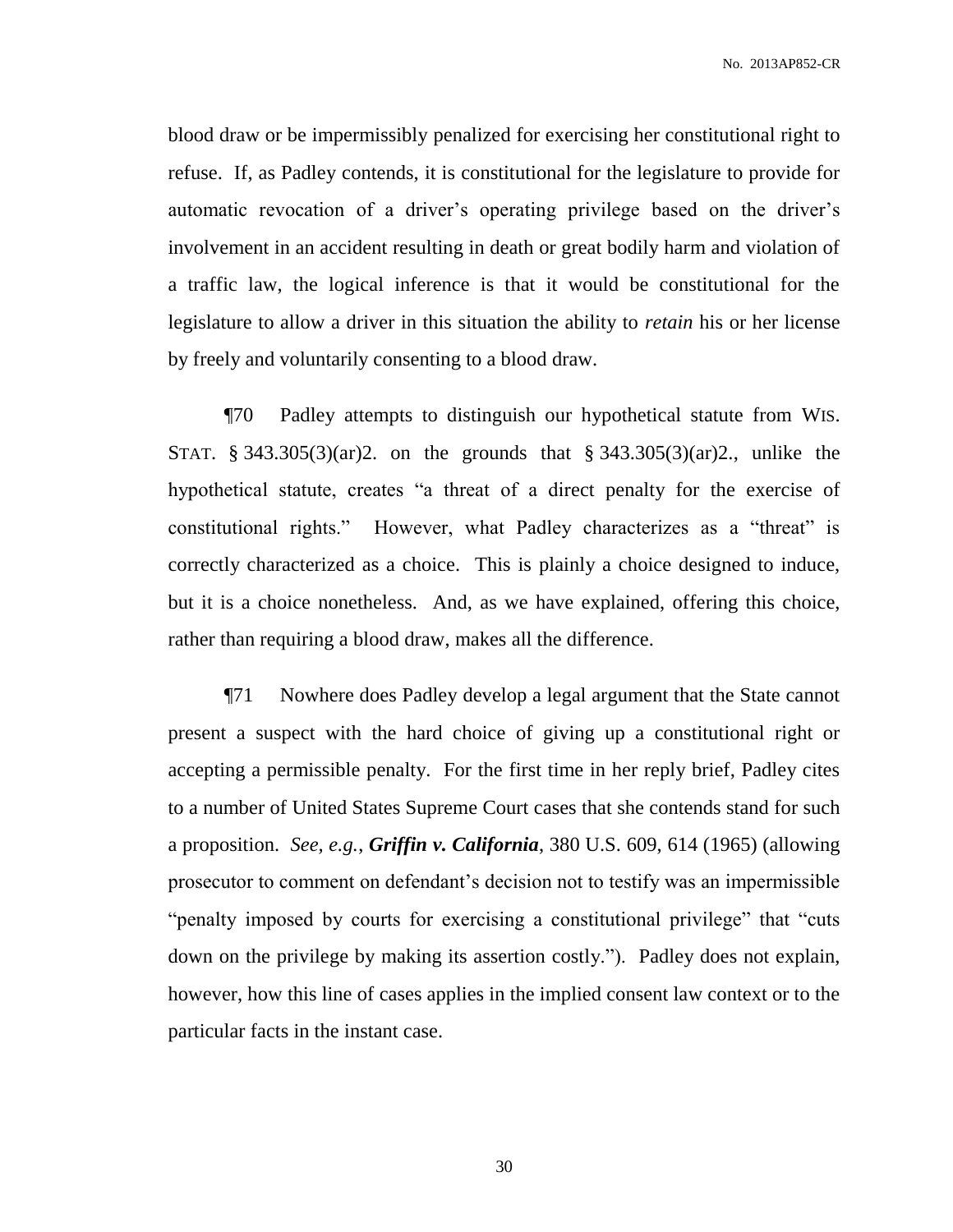¶72 Moreover, Padley fails to adequately explain why her argument is not in conflict with Wisconsin precedent establishing that voluntary consent to a blood draw is not negated by the fact that consent was procured by informing a suspect that the alternative is a penalty for refusing to comply with the implied consent law. *See Walitalo*, 256 Wis. 2d 1032. In *Walitalo*, this court considered an argument that "the threatened sanction of lost driving privileges constitutes a coercive measure that invalidates [Walitalo's] consent for Fourth Amendment purposes." *Id.*, ¶6. The court rejected Walitalo's argument, opining that

> by reading the informing the accused form, [the officer] simply stated the truth: If Walitalo refused to submit to a chemical test, his driving privileges would be revoked. This statement did not involve any deceit or trickery, but instead accurately informed Walitalo of his precise legal situation.

Id.,  $\P$ 11. The court concluded that because the officer engaged in "no actual" coercion or improper police conduct," Walitalo's consent was voluntarily given. *Id.*

¶73 Attempting to neutralize *Walitalo*, Padley makes a difficult-tointerpret argument based on the United States Supreme Court's decision in *McNeely*. She asserts that *McNeely* held that "the Fourth Amendment does not permit blood draws as a *per se* exception to the warrant preference," and this "renders false" the proposition in *Walitalo* that the "Informing the Accused" advisement "is true." However, Padley does not explain what aspect of *McNeely* renders false any statement in the "Informing the Accused" form. As explained above, *McNeely* did not address the validity of a search conducted pursuant to a driver's actual consent in the context of an implied consent law scheme.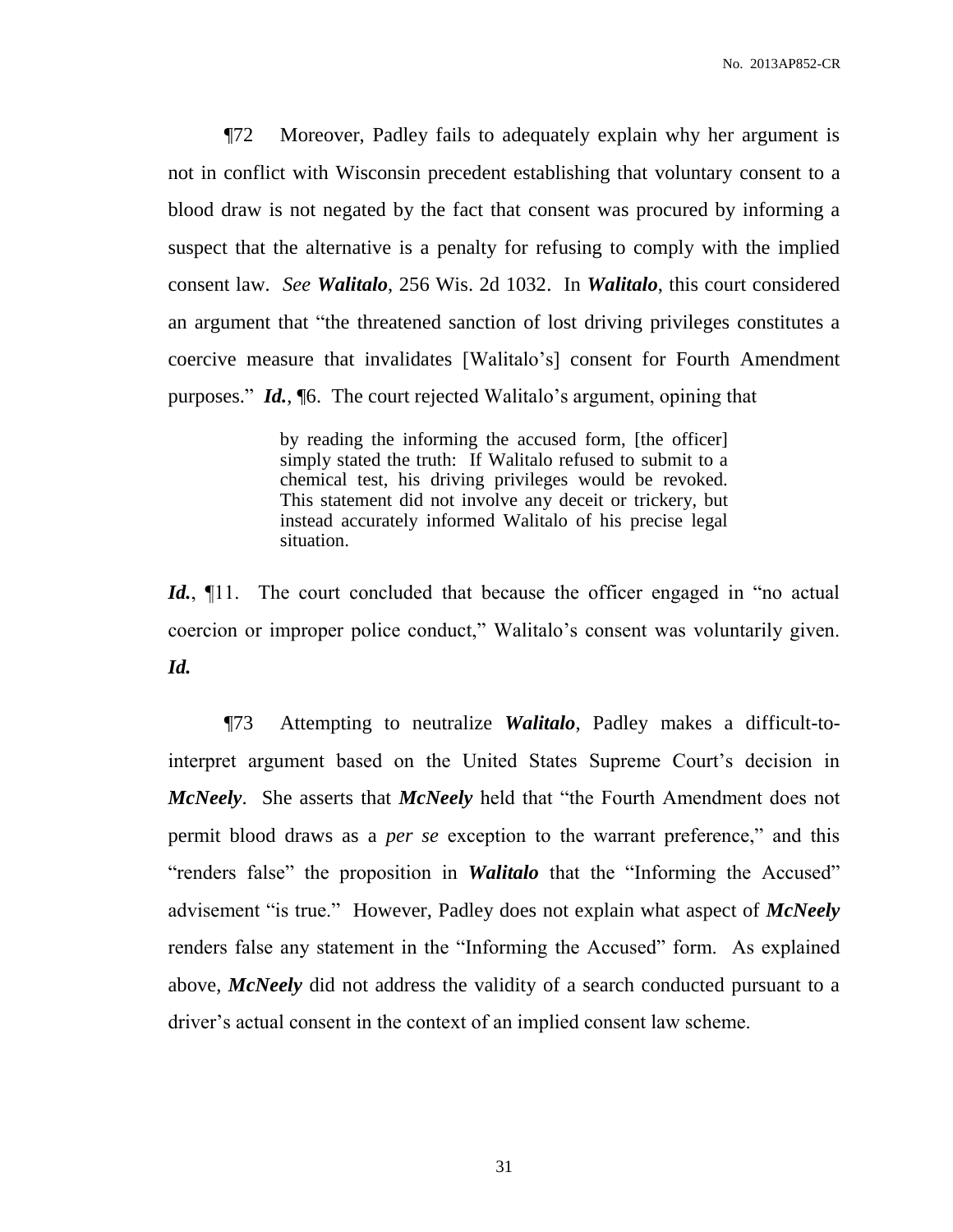¶74 In sum, Padley fails to raise an argument that undermines the State's clear and positive proof of voluntary consent. More specifically, she fails to support her assertion that WIS. STAT. § 343.305(3)(ar)2. allows police to "attach an affirmative penalty or punishment to the mere exercise of a constitutional right," or that doing so invalidates her consent. Therefore, we conclude that Padley fails to point to a way in which the deputy misrepresented Padley's legal rights when he read to her from the "Informing the Accused" form and, thus, she fails to establish that her consent to the search was invalid.

# *IV. The Deputy's "Reason to Believe" That Padley Committed a Traffic Law Violation*

¶75 Independent of the constitutional arguments addressed above, Padley argues that the results of her blood draw should be suppressed because the circuit court clearly erred in finding particular facts, and also erred as a matter of law, in deciding that the deputy had the requisite "reason to believe" that Padley had committed a traffic violation pursuant to WIS. STAT.  $\S$  343.305(3)(ar)2. As we now explain, even assuming to be true the facts that Padley argues the circuit court should have found, the deputy had a "reason to believe" that she had committed a violation.

¶76 Padley does not dispute that, pursuant to WIS. STAT. § 346.33(1m), if she interfered with the progress of the motorcycle in attempting the U-turn, this would have been a traffic violation under the terms of WIS. STAT. § 343.305(3)(ar)2. She argues, however, that the facts available to the deputy did not provide sufficient reason to believe that she attempted a U-turn that interfered with the progress of the motorcycle and, thus, the deputy did not have the authority to request a search under  $\S 343.305(3)(ar)2$ , and any consent given pursuant to that request cannot be valid. Padley now argues: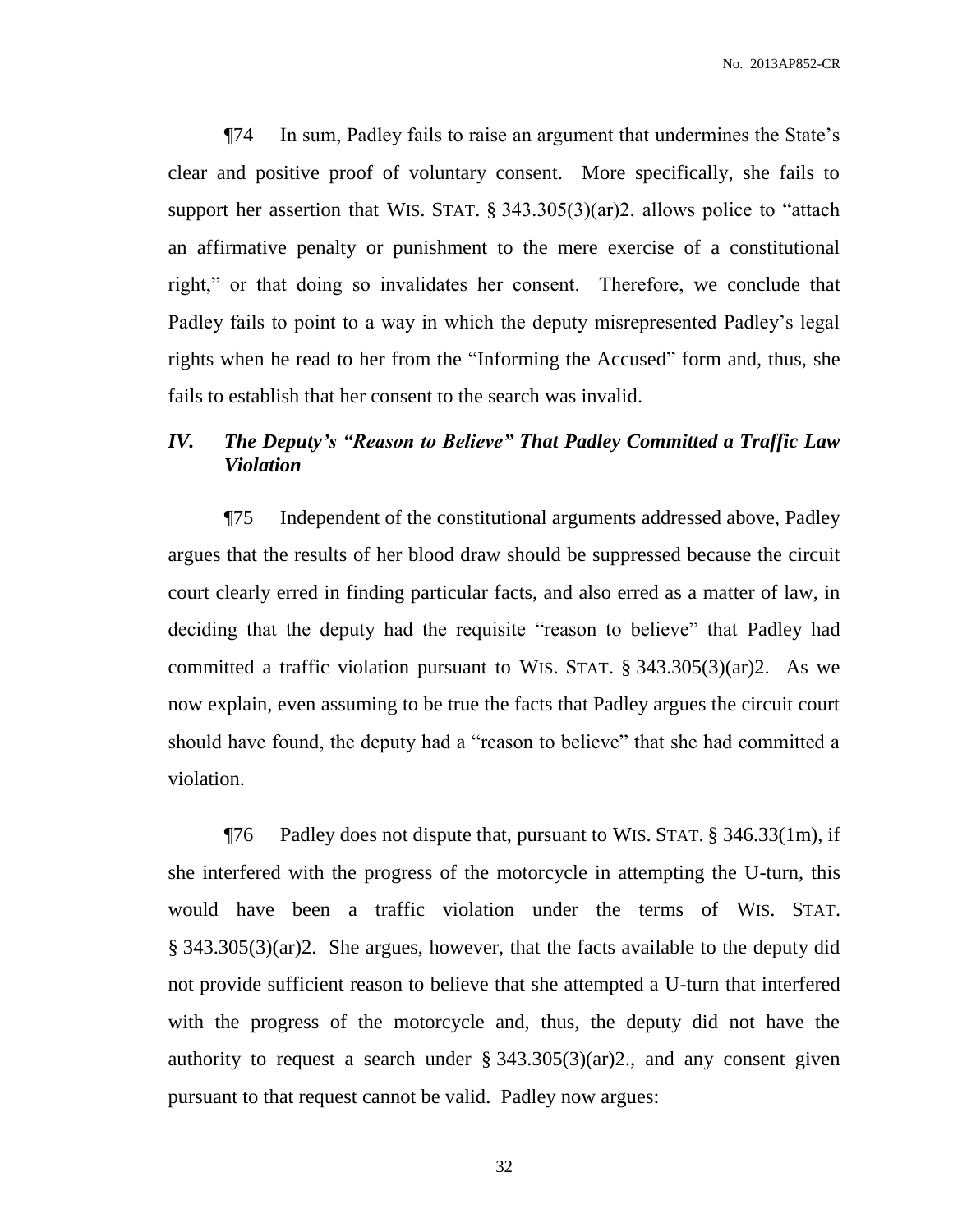Confronted with the fact that [] Padley's car was in its own lane of travel at the time of impact, skid marks leading into her lane from the motorcycle's lane, [Padley's] statement that no one was coming when she started her uturn, the distance [the deputy] could observe that the motorcycle driver would have to see and react to [Padley's] car (assuming he was traveling at the speed limit), and without obtaining any information from that driver as to his speed or efforts to stop … it was not reasonable for [the deputy] to determine that [] Padley, and not the operator of the motorcycle, had violated a traffic law.

¶77 No Wisconsin appellate court has previously reviewed any application of WIS. STAT.  $\S$  343.305(3)(ar)2. Thus, we lack a previous interpretation of the "reason to believe" standard in this context. However, the phrase "reason to believe" has been interpreted in the context of the circumstances under which a law enforcement officer may request a preliminary breath test from a commercial driver. *See Renz*, 231 Wis. 2d at 309. In *Renz*, the court interpreted "reason to believe" as requiring only "a minimum of suspicion." *Id.* ("There is a great degree of difference between the minimum of suspicion indicated by the language 'reason to believe' … and the degree of proof required to establish probable cause for arrest."). When the legislature uses the same phrase in two different statutes addressing similar topics, it is a strong indication that "the legislature intended them to have the same meaning in both statutes." *F.R. v. T.B.*, 225 Wis. 2d 628, 639, 593 N.W.2d 840 (Ct. App. 1999). Thus, we conclude that the question before us is whether the facts found by the circuit court provided the deputy with a "minimal suspicion" that Padley had committed a traffic violation.

¶78 Padley argues that the circuit court erred in finding some relevant facts, including finding that, when the deputy arrived at the scene, Padley's car was in the middle of the road. However, even if we assume without deciding that the version of the facts that Padley now advances is accurate, we nonetheless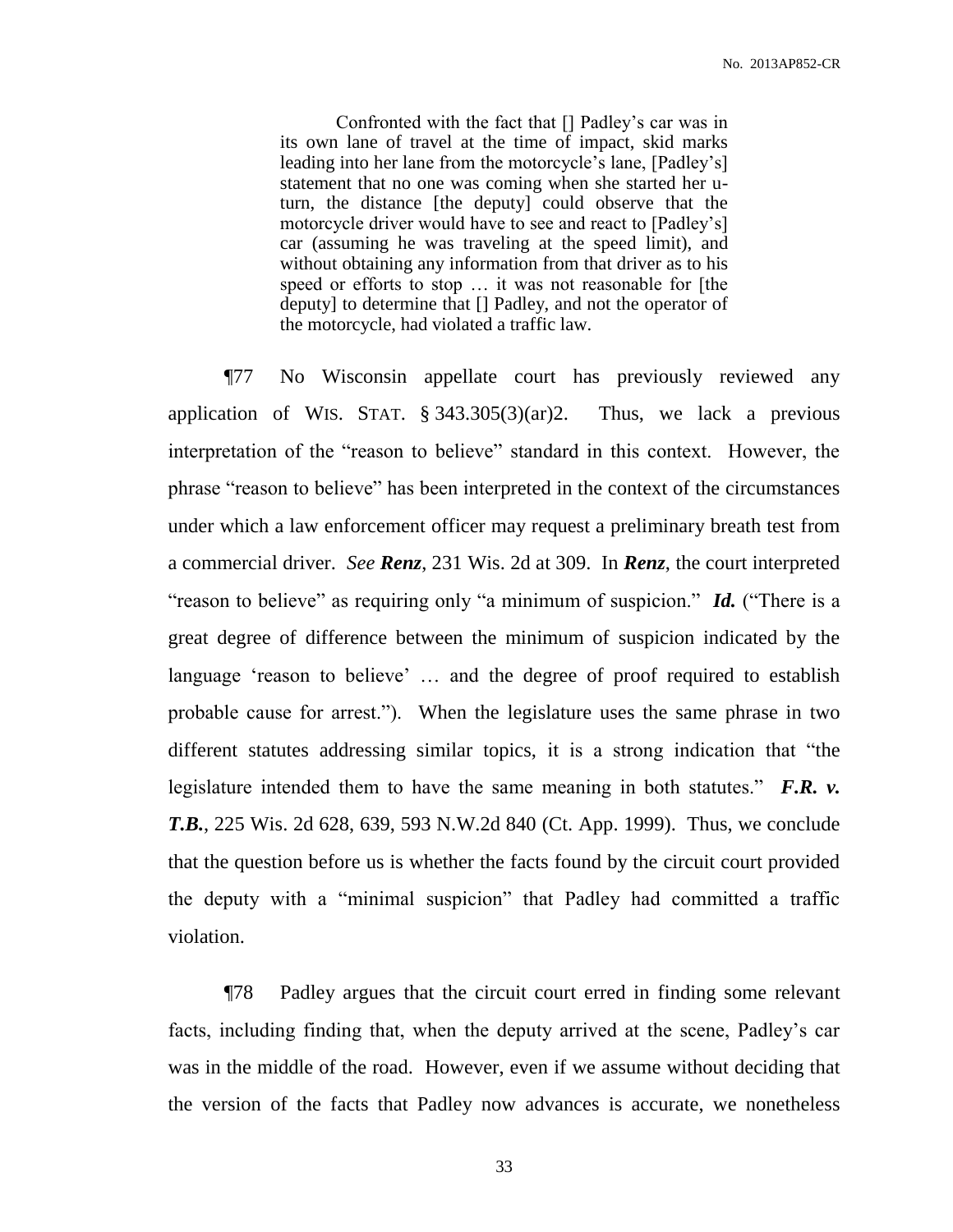conclude based on these assumed facts that there is sufficient evidence to support the conclusion that the deputy had a "reason to believe" that Padley attempted to execute an illegal U-turn.

¶79 The skid marks from the motorcycle leading to the point of impact suggest that the motorcycle driver braked hard as Padley abruptly attempted the Uturn. One reasonable explanation for the fact that the motorcycle's skid marks start in one lane and continue into the other lane, into which Padley turned, is that the motorcycle deviated into that lane in an attempt to drive around Padley, who had surprised the motorcycle driver with the manner in which she attempted the U-turn. This could have been the result if Padley slowed and attempted the turn abruptly, without sufficiently checking behind her or by miscalculating the speed of the approaching motorcycle. And, Padley fails to point to evidence available to the deputy supporting the inference that the motorcyclist was wholly at fault in causing the crash. Thus, the deputy could reasonably have had at least a suspicion that the collision occurred on the side of the road onto which Padley was turning because, in whole or substantial part, Padley surprised the trailing motorcyclist by attempting to execute a hazardously abrupt U-turn. This was not the only possibility from the available evidence, but it was a reasonable possibility.

¶80 Based on these facts, we conclude that the record supports the circuit court's conclusion that the deputy had the requisite "reason to believe" that Padley had violated a traffic law by attempting a U-turn without due care and that interfered with other traffic.

#### **CONCLUSION**

¶81 For the foregoing reasons, we conclude that Padley fails to demonstrate that her consent to the blood draw was invalid because WIS. STAT.